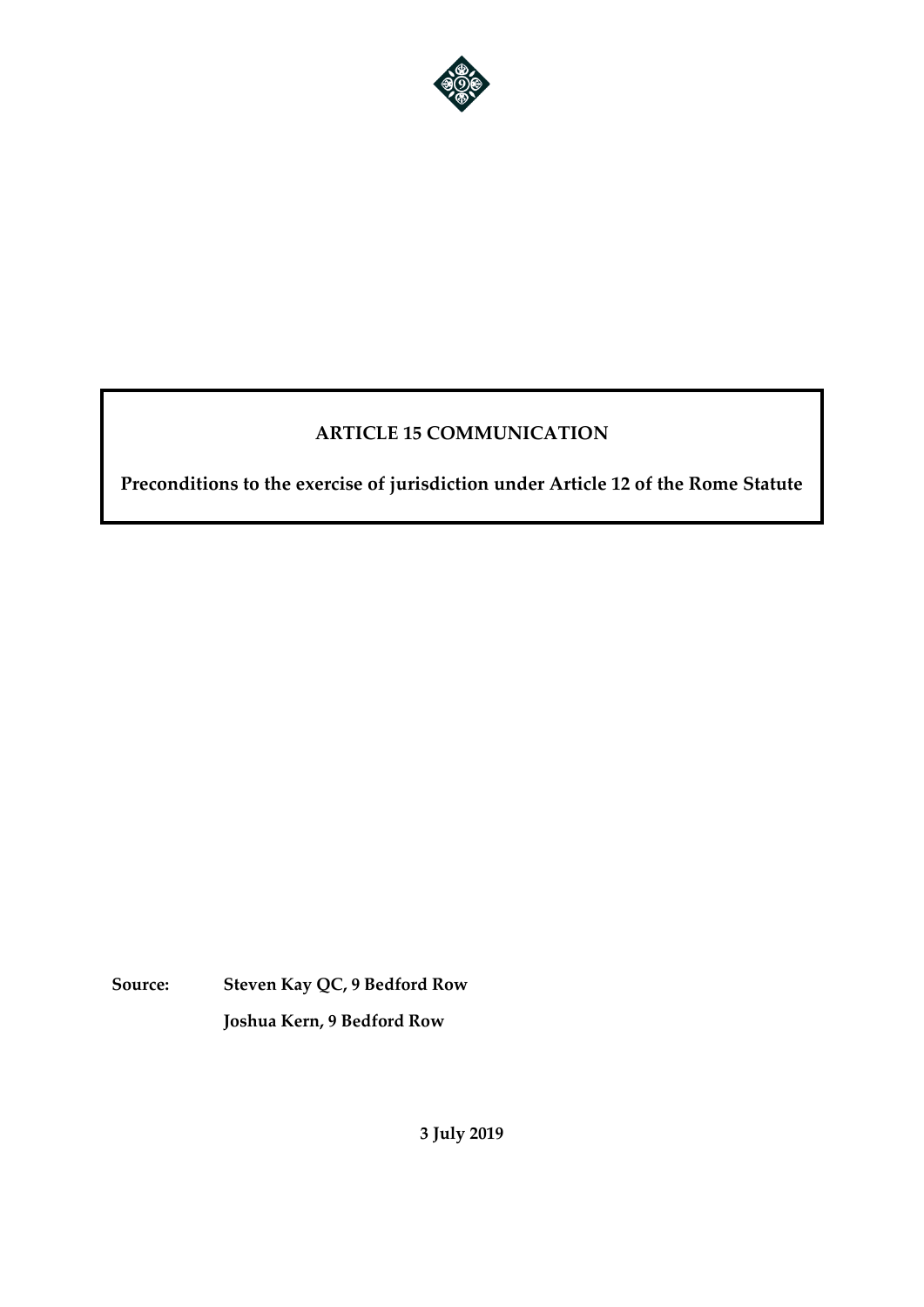

### **I. Introduction**

- 1. The so-called *Situation in Palestine* (the "Situation") is at Phase 3 of the OTP's preliminary examination. We understand that no final determinations with respect to jurisdiction, admissibility or the interests of justice have been made. This communication is made further to our communication of 1 March 2019. In that communication, we suggested that a qualified deference should be paid to decisions of Israel's High Court of Justice during complementarity and interests of justice analysis in a potential settlements case. In this communication, we return to consider jurisdictional issues.
- 2. Palestine's status and capacities are ambiguous. On the one hand, Palestine is struggling for independence and to emerge from "occupation". 1 On the other, the State of Palestine claims functional capacities including the following rights: to accept ICC jurisdiction, to accede to the Rome Statute, and to refer a situation to the Court. Palestine further claims title to territory upon which criminal conduct has allegedly occurred.<sup>2</sup> The legal implications which flow from the inconsistencies arising from these positions, as well as the contested nature of Palestine's claims, are material to the preconditions to the exercise of ICC jurisdiction which must be satisfied if the OTP – and the Court – are to proceed lawfully under Article 12 of the Rome Statute.
- 3. This communication argues that Palestine's objective legal status as a non-State entity under international law restricts her capacity to make a valid declaration pursuant to Article 12(3) of the Statute. The indeterminacy of her territorial claim means that in potential cases the precondition contained in Article 12(2)(a) cannot be satisfied with any degree of certainty. Both issues serve to preclude the exercise of ICC jurisdiction over potential cases. They accordingly impact upon the progression of the preliminary examination to the investigation phase with respect to those cases.

<sup>1</sup> See, e.g. GA Res 67/19 of 4 December 2012, UN Doc A/RES/67/19, para. 6 (urging States and the UN to "*continue to support and assist the Palestinian people in the early realization of their right to self-determination, independence and freedom*").

<sup>2</sup> Declaration recognizing the Jurisdiction of the International Criminal Court, Palestinian Authority Ministry of Justice (Ali Khashan), 21 January 2009; ICC, ICC-CPI-20150105-PR1080, Palestine declares acceptance of ICC jurisdiction since 13 June 2014, 5 January 2015; Referral by the State of Palestine Pursuant to Articles 13(a) and 14 of the Rome Statute, 15 May 2018, PAL-180515-Ref. Palestine has acceded to at least 15 international treaties. *See* Palestine's Accession to International Treaties Q&A, 2 April 2014 *available at* [https://www.nad.ps/en/publication-resources/faqs/palestine%E2%80%99s](https://www.nad.ps/en/publication-resources/faqs/palestine%E2%80%99s-accession-international-treaties-qa)[accession-international-treaties-qa](https://www.nad.ps/en/publication-resources/faqs/palestine%E2%80%99s-accession-international-treaties-qa) (last visited 4 June 2019). *See also* A. Pellet, The Palestinian Declaration and the Jurisdiction of the International Criminal Court, 8 JICJ (2010), 981-999 (hereinafter "Pellet"), at 992. (The "*fact is that only the Palestinian authority possesses, under international law, an exclusive territorial title over the Palestinian territory and the population established therein*").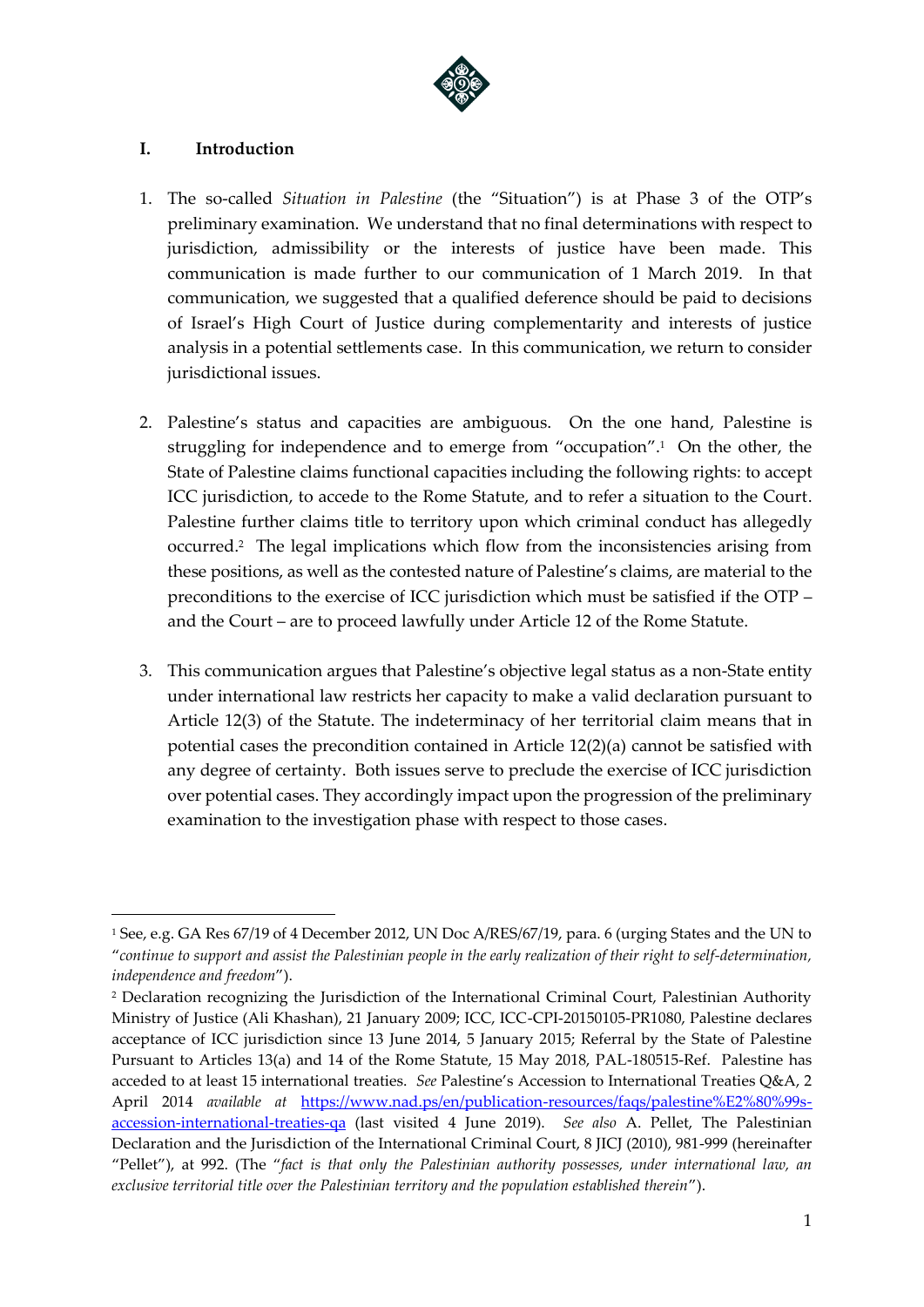

4. The OTP is required to afford weight to the objective criteria of statehood articulated by the Montevideo Convention when considering States' capacity to satisfy the preconditions to the exercise of ICC jurisdiction and make an Article 12(3) declaration. If a State, as a matter of objective fact and law, does not exist it cannot delegate sovereign jurisdictional competencies which it does not possess to the ICC. 3 Article 12 therefore provides a safeguard which seeks to prevent the Court from proceeding in a manner which violates States' sovereignty through ensuring that States Parties to the Rome Statute do not trigger jurisdiction over conduct of nationals of non-States Parties which occurs outside State Party territory. <sup>4</sup> As a result, Article 12 protects the Court and arguably States Parties from responsibility for exercising an exorbitant jurisdiction as well as from acts of retorsion and countermeasures that affected non-States Parties might lawfully take in response.

### **I. Background**

- 5. On 22 January 2009, the Palestinian National Authority, through its Minister of Justice, lodged a declaration pursuant to Article 12(3) of the Rome Statute purporting, as a "*State*" which was not a Party to the Rome Statute, to accept the exercise of jurisdiction of the Court for "*acts committed on the territory of Palestine since 1 July 2002.*" 5
- 6. On 3 April 2012, the former Prosecutor rendered a decision on the Palestinian declaration of January 2009, stating that the word "*State*" for the purpose of Article 12 of the Statute is to be interpreted in accordance with Article 125.<sup>6</sup> The Rome Statute is open to "*all States*" – a specific formula – and any State seeking to become a Party to the Statute must deposit an instrument of accession with the Secretary-General of the United Nations.<sup>7</sup> The former Prosecutor noted that in instances "*where it is controversial or unclear whether an applicant constitutes a 'State', it is the practice of the Secretary-General*

<sup>3</sup> This is reflected by the general principle of *nemo dat quod non habet*. *See also* C. Bynkershoek, *De Foro Legatorium Liber Singularis*: a *Monograph on the Jurisdiction over Ambassadors in both Civil and Criminal Cases* (1744) [Gordon J Laing translation, 1946], at pp.12-13 ("*All jurisdiction, in both civil and criminal cases, belongs to the prince alone, and this he can either exercise himself, or delegate to another. Whichever of these alternatives he adopts, he can never extend his jurisdiction beyond the persons or things that are subject to his power*"). *See Prosecutor v Omar Hassan Ahmad Al Bashir*, Judgment in the Jordan Referral re Al-Bashir Appeal (Joint Concurring Opinion of Judges Eboe-Osuji, Morrison, Hofmański and Bossa), Appeals Chamber, ICC-02/05-01/09-397-Anx1, para 43. *See also*, e.g. M. Newton, 'How the International Criminal Court Threatens Treaty Norms,' 49 VANDERBILT JOURNAL OF TRANSNATIONAL LAW 371 (2016), at 374, 398.

<sup>4</sup> The consequence of Article 12(2)(a) of the Rome Statute does not, therefore, permit a "*universal field of application*". *Contra* Pellet, 995.

<sup>5</sup> Declaration recognizing the Jurisdiction of the International Criminal Court, Palestinian Authority Ministry of Justice (Ali Khashan), 21 January 2009.

<sup>6</sup> OTP, Update in the Situation in Palestine, 3 April 2012, para. 5.

<sup>7</sup> *Id.*, para. 5.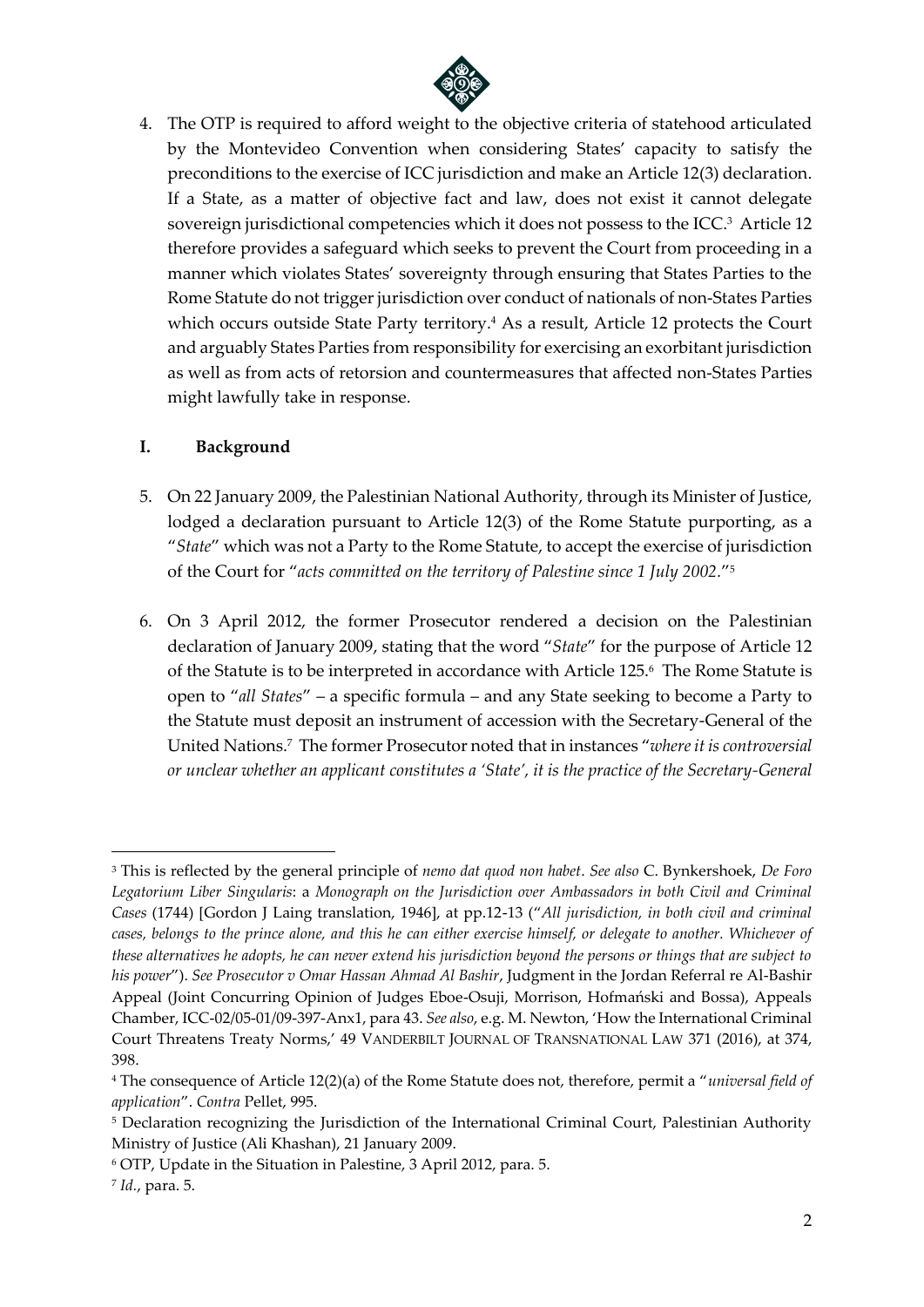

to follow or to seek the General Assembly's directives on the matter."<sup>8</sup> According to the former Prosecutor, the Assembly of States Parties could also decide to address the matter in accordance with Article  $112(2)(g)$  of the Statute.<sup>9</sup> Given that the UN General Assembly had, at that date, granted Palestine "*observer*" (and not "*Non-member State*" status), and the Security Council had not made a recommendation to admit Palestine as a Member State of the UN, <sup>10</sup> the OTP would not proceed to exercise jurisdiction pursuant to the Palestinian declaration.

- 7. On 29 November 2012, the UN General Assembly, by 138 votes to 9 against, with 41 abstentions, decided to accord to Palestine "*non-member observer State*" status within the UN. 11
- 8. On 2 September 2014, the Prosecutor stated that the "*Office of the Prosecutor of the ICC has never been in a position to open an investigation [pursuant to Palestinian declarations] for lack of jurisdiction*." Indeed, the Court's jurisdiction at that stage had not been

<sup>8</sup> *Id. citing* the position set out in the understandings adopted by the General Assembly at its 2202nd plenary meeting on 14 December 1973 and Summary of Practice of the Secretary-General as Depositary of Multilateral Treaties, ST/LEG/7/Rev.1, paras. 81-83.

<sup>9</sup> *Id.*, para. 5. Article 112(2) provides that the Assembly of States Parties "*shall [p]rovide management oversight to the Presidency, the Prosecutor and the Registrar regarding the administration of the Court*" and *"[p]erform any other function consistent with this Statute or the Rules of Procedure and Evidence*." <sup>10</sup> *Id.*, para. 7.

<sup>11</sup> GA Res 67/19 of 4 December 2012, UN Doc A/RES/67/19, para. 2. *See also* UN Press Release, General Assembly Votes Overwhelmingly to Accord Palestine 'Non-Member Observer State' Status in United Nations, 29 November 2012, GA/11317. As to States' positions, Switzerland stated: "*Bilateral recognition, however, depended on future negotiations*". Belgium: "*The resolution was not recognition of a State in full terms*". Denmark: "*Denmark's vote today was not formal bilateral recognition of a sovereign Palestinian State*." New Zealand: "*the question of recognition of a Palestinian State was a separate issue*." Finland: "*the Assembly's vote did not entail a formal recognition of a Palestinian State*." France: "*This vision of two States for two peoples remains to be translated into reality. The international recognition granted today by this Assembly for the project of a Palestinian state can become a reality only within the framework of a just and comprehensive peace, a peace settlement that fulfils the legitimate aspirations of Israel and Palestine*." Bulgaria: "*It is our firm understanding that peace in the region and the establishment of a sovereign and democratic Palestinian state, coexisting in peace and security with Israel, is possible only through the resumption of direct negotiations between the two parties.*" Romania: "*the adopted resolution is not facilitating the recognition of Palestine as a state nor its accession to international organisations and treaties*." Greece: "*Greece believes that the inalienable and nonnegotiable right of the Palestinian people to statehood can be fulfilled through a result-oriented Peace Process and direct negotiations between the two parties on all final status issues*." Australia: "*The resolution does not confer statehood – it grants non-member Observer State status to the Palestinian Authority in the United Nations… But our support for a future Palestinian state, achieved through negotiations remains steadfast, as does our support for Israel's legitimacy and right to security*." UK: "*Palestine will be a non-member Observer State in the United Nations from this date onwards. But this does not change the situation on the ground. The only way to give the Palestinian people the state that they need and deserve, and to give the Israeli people the security and peace that they are entitled to, is through a negotiated two-state solution*." New Zealand: "*This Resolution is a political symbol of the United Nations' commitment to a two-state solution.*" Germany: "*Yet it must be clear to everybody: a Palestinian state can only be achieved through direct negotiations between Israelis and Palestinians*". US: "*This resolution does not establish that Palestine is a state*."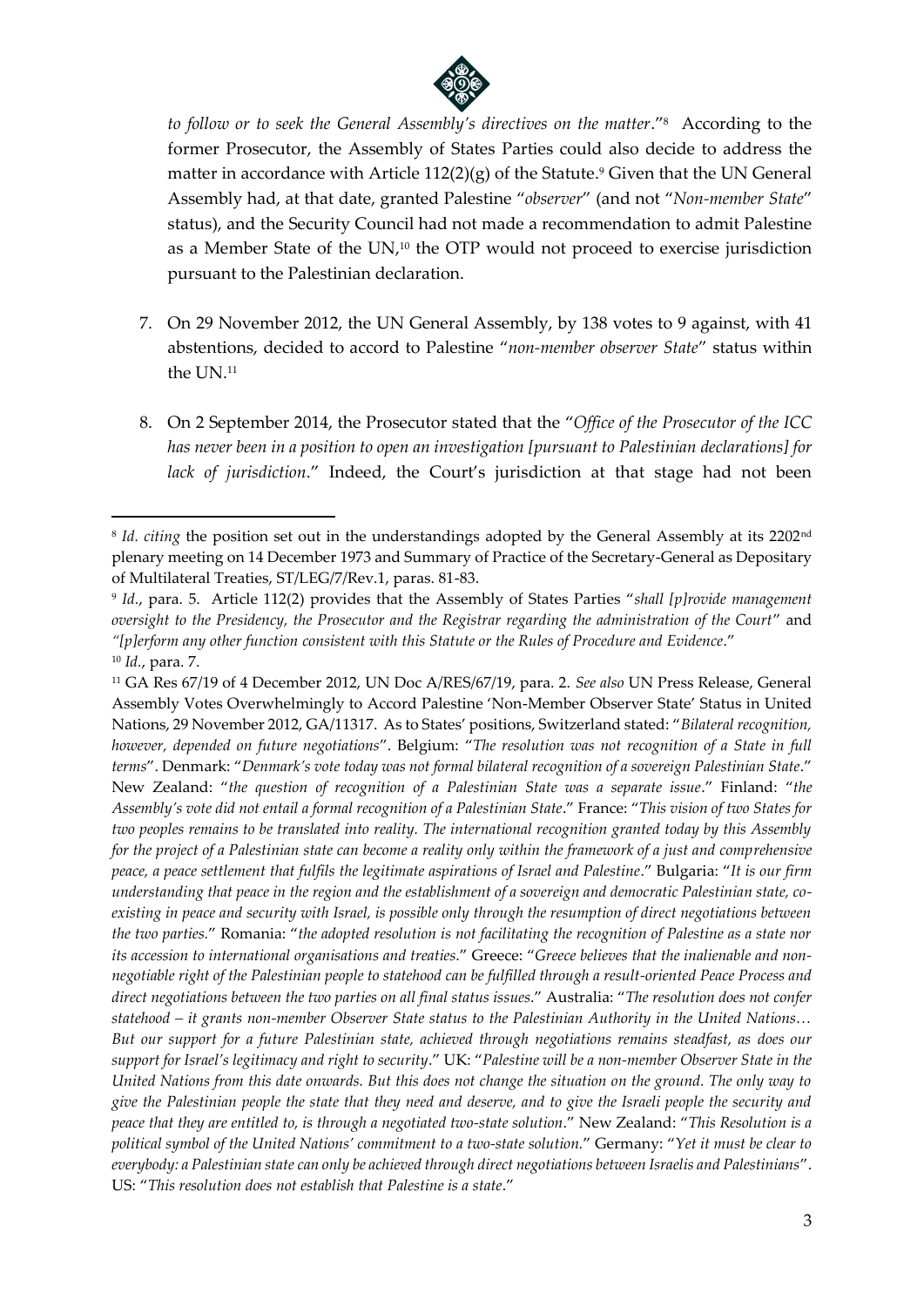

triggered.<sup>12</sup> This suggests that the Prosecutor has confirmed the invalidity of the Palestinian declaration dated 22 January 2009.<sup>13</sup>

- 9. On 31 December 2014, Palestine lodged a further *ad hoc* declaration pursuant to Article 12(3) of the Rome Statute backdating the Court's jurisdiction to crimes which had taken place in (what it describes) as "*the occupied Palestinian territory, including East Jerusalem*" since 13 June 2014. This declaration made no reference to the 2009 declaration.<sup>14</sup> The Registry made it clear that acceptance of the ICC's jurisdiction does not automatically trigger an investigation: "*It is for the ICC Prosecutor to establish whether the Rome Statute criteria for opening an investigation are met and, where required, to request authorisation from ICC Judges*."<sup>15</sup>
- 10. On 1 January 2015, Palestine deposited instruments of accession to the Rome Statute with the UN Secretary-General.<sup>16</sup>
- 11. On 6 January 2015, the UN Secretary-General, acting in his capacity as depositary of the Rome Statute, communicated that Palestine's action was "*effected on 2 January 2015*." The Secretary-General asserted that the Rome Statute would "*enter into force for the State of Palestine on 1 April 2015 in accordance with its article 126 (2)*."<sup>17</sup>
- 12. On 7 January 2015, the Registrar wrote to President Mahmoud Abbas confirming receipt of the declaration of 31 December 2014 and transmitted it to the Prosecutor for her consideration. The Registrar's acceptance of the Palestinian declaration was "*without prejudice to any prosecutorial or judicial determinations on this matter*."<sup>18</sup> The same day, the President of the Assembly of States Parties, Minister Sidiki Kaba, welcomed Palestine's deposit of instruments of accession.<sup>19</sup>

<sup>&</sup>lt;sup>12</sup> See OTP Press Release, Statement of the Prosecutor of the International Criminal Court, Fatou Bensouda: "The Public Deserves to know the Truth about the ICC's Jurisdiction over Palestine", 2 September 2014.

<sup>13</sup> M. M. El Zeidy, 'The Palestinian Situation under Scrutiny' in C. Stahn (ed.), *The Law and Practice of the International Criminal Court* (Oxford 2016) (hereinafter "El Zeidy"), at 201.

<sup>&</sup>lt;sup>14</sup> Palestine, Declaration Accepting the Jurisdiction of the International Criminal Court, 31 December 2014; ICC, ICC-CPI-20150105-PR1080, Palestine declares acceptance of ICC jurisdiction since 13 June 2014, 5 January 2015; ASP, ICC-ASP-20150107-PR1082, The State of Palestine accedes to the Rome Statute, 7 January 2015.

<sup>15</sup> ICC, ICC-CPI-20150105-PR1080, Palestine declares acceptance of ICC jurisdiction since 13 June 2014, 5 January 2015.

<sup>16</sup> State of Palestine accedes to Rome Statute – ICC press release/Non-UN document, Press Release, ICC-ASP-20150107-PR1082, 8 January 2015.

<sup>17</sup> Rome Statute of the International Criminal Court, Rome, 17 July 1998, State of Palestine: Accession, UN Doc. C.N.13.2015.TREATIES-XVIII.10 (Depositary Notification), 6 January 2015.

<sup>18</sup> Letter from Herman von Hebel to Mahmoud Abbas, Ref: 2015/IOR/3496/HvH, 7 January 2015.

<sup>19</sup> State of Palestine accedes to Rome Statute – ICC press release/Non-UN document, Press Release, ICC-ASP-20150107-PR1082, 8 January 2015.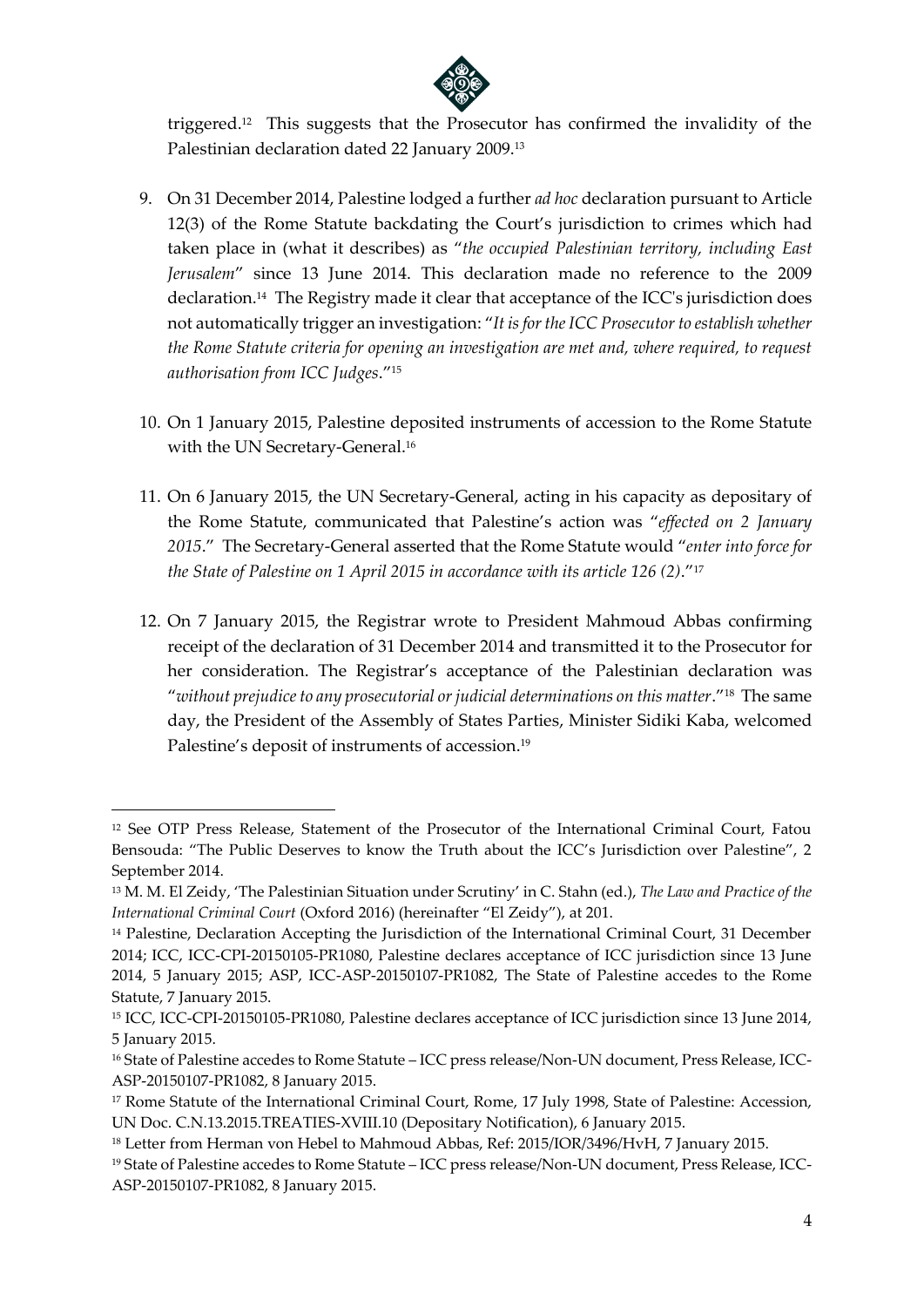

- 13. On 16 January 2015, the OTP opened its preliminary examination of the *Situation in Palestine*. Since the Rome Statute can only have entered into force for Palestine on 1 April 2015, this decision must have relied on the declaration lodged pursuant to Article 12(3) on 31 December 2014. 20
- 14. On 8 April 2018, the Prosecutor made a statement expressing concern at the deteriorating situation in the Gaza Strip in the context of mass demonstrations in the territory. The Prosecutor noted both that violence against civilians as well as the use of civilian presence for the purpose of shielding military activities could constitute crimes under the Rome Statute.<sup>21</sup>
- 15. On 15 May 2018, Palestine submitted a referral to the OTP pursuant to Articles 13(a) and 14 of the Rome Statute.<sup>22</sup> The Referral addresses *inter alia* the allegedly "*unlawful occupation of the territory of the State of Palestine and the establishment and maintenance of settlements by Israel in the Occupied Palestinian Territory ('OPT'), including East Jerusalem*."<sup>23</sup> It presumes a definable territory, referring to alleged "*ongoing and future crimes within the court's jurisdiction, committed in all parts of the territory of the State of Palestine*". A footnote states that the "*State of Palestine comprises the Palestinian Territory occupied in 1967 by Israel, as defined by the 1949 Armistice Line, and includes the West Bank, including East Jerusalem, and the Gaza Strip*."<sup>24</sup> Elsewhere, the Referral contemplates the "*the territory of the Occupied Palestinian State.*" 25
- 16. On 24 May 2018, the Presidency of the Court assigned the *Situation in Palestine* to Pre-Trial Chamber I ("PTC I").<sup>26</sup>
- 17. On 13 July 2018, PTC I issued a decision in which it ordered the Registry to establish unique public information and outreach activities for the "*benefit of the victims in the situation in Palestine"* as well as to report on its situation activities on an ongoing basis.<sup>27</sup>

<sup>20</sup> W. Schabas and G. Pecorella, 'Article 12', in O. Triffterer and K. Ambos (eds), *The Rome Statute of the International Criminal Court, A Commentary* (C.H. Beck/Hart/Nomos, 3rd ed., 2016) (hereinafter 'Schabas and Pecorella'), mn-21.

<sup>21</sup> Statement of the Prosecutor of the ICC, Fatou Bensouda, Regarding the Situation in Palestine, 8 April 2018.

<sup>&</sup>lt;sup>22</sup> Referral by the State of Palestine Pursuant to Articles 13(a) and 14 of the Rome Statute, 15 May 2018, Ref: PAL-180515-Ref (hereinafter "Referral"). The Referral was received by the OTP on 22 May.

<sup>23</sup> *Id.*, para. 3.

<sup>24</sup> *Id.*, para. 9 and n.4.

<sup>25</sup> *Id.*, para. 16(b).

<sup>&</sup>lt;sup>26</sup> Decision assigning the situation in the State of Palestine to Pre-Trial Chamber I, ICC-01/18-1, 24 May 2018.

<sup>27</sup> *Situation in Palestine*, Decision on Information and Outreach for the Victims of the Situation, ICC-01/18, 13 July 2018.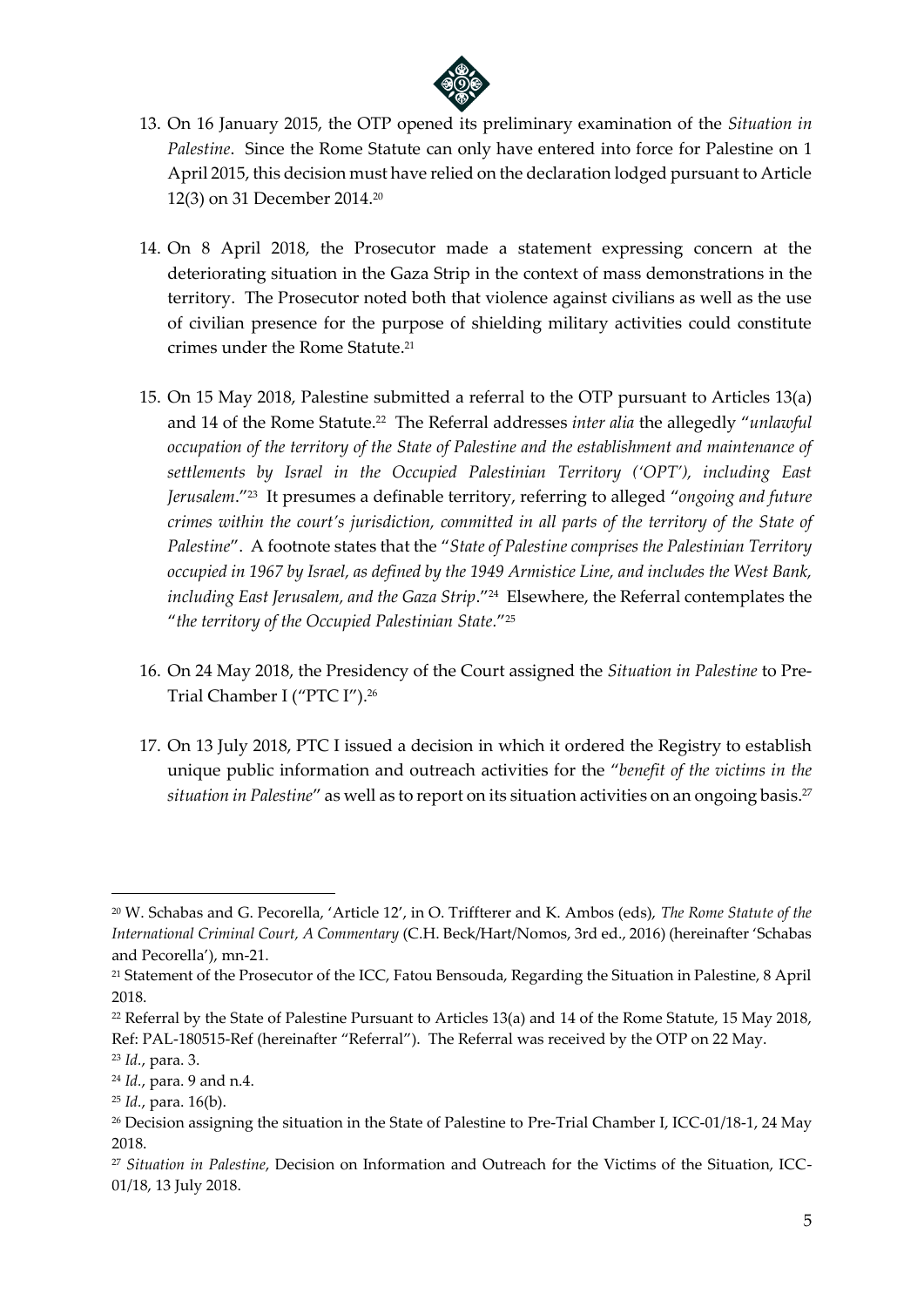

- 18. On 16 October 2018, the Prosecutor made a statement expressing concern with respect to the planned eviction of the Bedouin community of Khan al-Ahmar in the West Bank. The Prosecutor noted that extensive destruction of property without military necessity and population transfers in an occupied territory constitute war crimes under the Rome Statute. The Prosecutor did not qualify her statement with respect to whether the impugned conduct was in her view occurring on the territory of a State Party to the Rome Statute.<sup>28</sup>
- 19. In its annual reports on preliminary examinations, the OTP has to date endeavoured not to predetermine the jurisdictional issues with which it is seized. In its most recent Report on Preliminary Examinations, published in December 2018, the OTP stated that its summary was "*without prejudice to any future determinations by the Office regarding the exercise of territorial or personal jurisdiction by the Court*."<sup>29</sup> The OTP however set out the parameters of a potential settlements case and disclosed that the Office has been examining "*alleged war crimes committed in the West Bank, including East Jerusalem, since 13 June 2014*." 30

### **II. Preconditions to the exercise of ICC jurisdiction**

20. Article 12 of the Rome Statute prescribes preconditions to the exercise of ICC jurisdiction. It protects State sovereignty and its corollary, the principle of nonintervention. Under the Rome Statute, these preconditions are predicated on territoriality (Article 12(2)(a)) or nationality (Article 12(2)(b)).<sup>31</sup> The fact of jurisdiction is not to be confused with its exercise. <sup>32</sup> Jurisdiction simply denotes the Court's competence to deal with a cause or a matter.<sup>33</sup> The exercise of jurisdiction relates to acts performed by the Court pursuant to its judicial functions of adjudication and

<sup>&</sup>lt;sup>28</sup> Statement of the Prosecutor of the ICC, Fatou Bensouda, Regarding the Situation in Palestine, 16 October 2018.

<sup>29</sup> OTP, Report on Preliminary Examination Activities 2018, 5 December 2018 (hereinafter ("2018 Report on Preliminary Examinations"), para. 268.

<sup>30</sup> 2018 Report on Preliminary Examinations, paras. 269-270.

<sup>31</sup> The words "*State*", "*territory*" or "*national*" in Article 12 are *prima facie* to be interpreted in accordance with their ordinary meaning. Article 31(1) of the Vienna Convention on the Law of Treaties, Vienna, 23 May 1969, United Nations, UN Treaty Series, Vol. 1155, p. 331 (hereinafter "VCLT").

<sup>32</sup> *See* R. O'Keefe, Response: "Quid," Not "Quantum": A Comment on "How the International Criminal Court Threatens Treaty Norms", 49 VAND. J. TRANSNAT'L L. 433 (hereinafter "Quid"), 434 et seq.

<sup>33</sup> *Prosecutor v Thomas Lubanga Dyilo*, Judgement on Appeal against Decision on Defence Challenge to Jurisdiction of the Court pursuant to Article 19(2)(a) of the Statute of 3 October 2006, ICC-01/04-01/06- 772 (14 December 2006), para. 24. *See also Prosecutor v Omar Hassan Ahmad Al Bashir*, Judgment in the Jordan Referral re Al-Bashir Appeal (Joint Concurring Opinion of Judges Eboe-Osuji, Morrison, Hofmański and Bossa), Appeals Chamber, ICC-02/05-01/09-397-Anx1, para. 41 (stating that a basic understanding of the term "*jurisdiction*" connotes the prerogative of control over things, places and persons (and their conducts). For functional purposes, such prerogative of control may be expressed in the manner of legislative, judicial or executive power).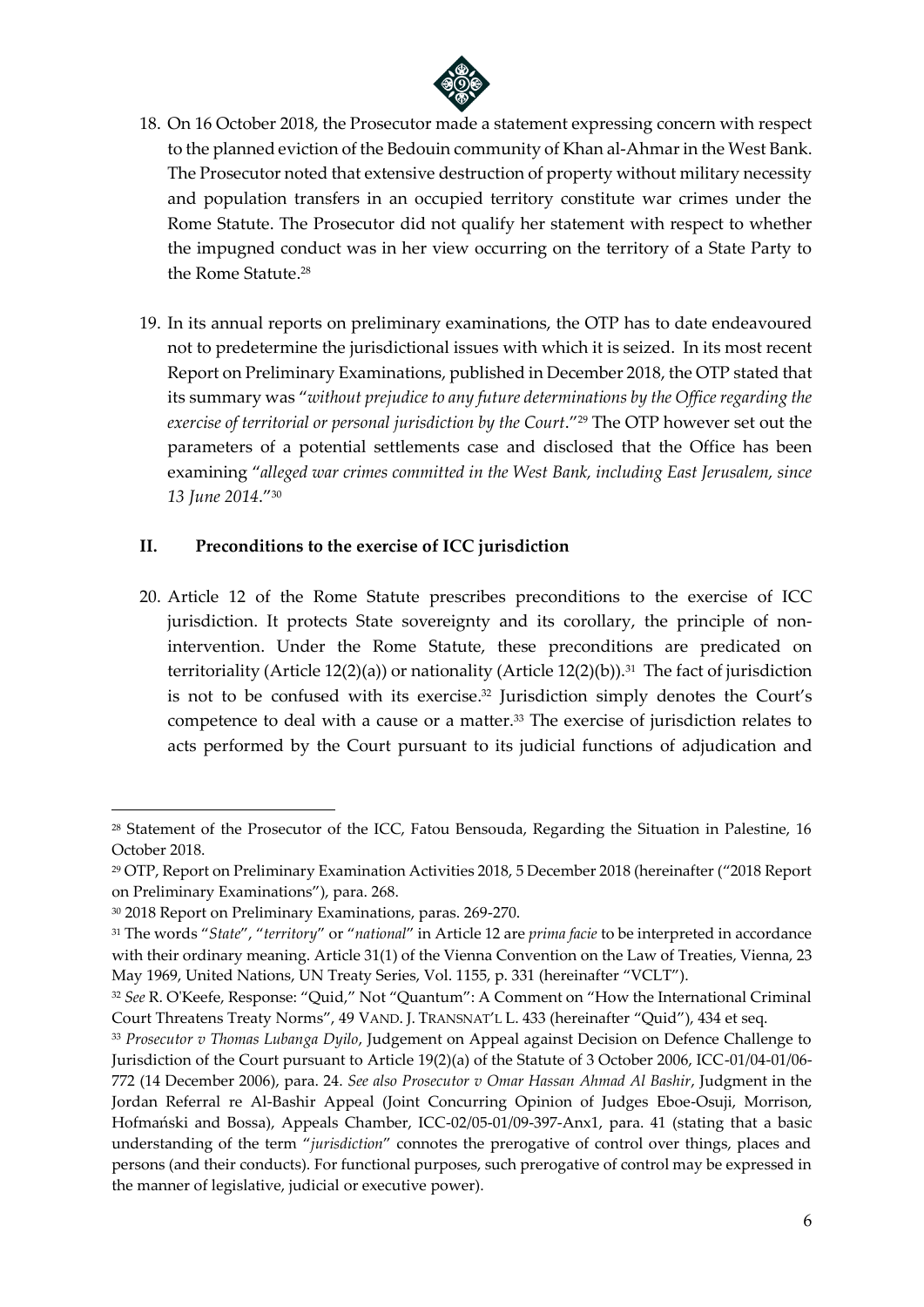

enforcement. Whereas a State's title to jurisdiction rests in its sovereignty,<sup>34</sup> the ICC's jurisdiction is grounded in the (universal) orientation of the Rome Statute towards the interests of the international community as a whole and, with respect to horizontal relations with non-States Parties, the customary international law of jurisdiction.<sup>35</sup>

21. It follows that both under the Statute (as well as under customary international law in its relations with non-States Parties) the Court has an inherent duty to satisfy itself that it has personal, subject matter, territorial and temporal jurisdiction, which (under the Rome Statute) includes satisfaction of one of the preconditions to jurisdiction prescribed by Article 12 in situations not referred by the Security Council. <sup>36</sup> This "*is a necessary component in the exercise of the judicial function and does not need to be expressly provided for in the constitutive documents of those tribunals.*" 37 The Chambers have explicitly recognised that the Court possesses an inherent *Kompetenz-Kompetenz*, 38

<sup>34</sup> In *Lotus*, the PCIJ stated that "*all that can be required of a State is that it should not overstep the limits which international law places upon its jurisdiction; within these limits, its title to exercise jurisdiction rests in its sovereignty*." *The SS Lotus* PCIJ Rep Ser A Non 10 (1927) (hereinafter "*Lotus*"). *See also* R. O'Keefe, International Criminal Law 2015 (Oxford), 1.21 (commenting that this "*simple statement is unimpeachable*").

<sup>35</sup> *See Prosecutor v Omar Hassan Ahmad Al Bashir*, Judgment in the Jordan Referral re Al-Bashir Appeal (Joint Concurring Opinion of Judges Eboe-Osuji, Morrison, Hofmański and Bossa), Appeals Chamber, ICC-02/05-01/09-397-Anx1, para. 53 and 447. *See also* S. Kay QC and J. Kern, Method to the Madness? John Bolton and US Objections to ICC Jurisdiction, Opinio Juris, 12 September 2018; *Lotus;* Quid, n.2 *citing* Article 34 VCLT and Draft Articles on the Law of Treaties with Commentaries, 1966 Yearbook of the International Law Commission 187, 226, para. 2 ('*not modify in any way their legal rights without their consent*'). This communication is limited to matters concerning the internal order of the Rome Statute, specifically Article 12.

<sup>36</sup> *Situation in the Republic of Kenya*, Decision Pursuant to Art 15 of the Rome Statute on the Authorization of an Investigation into the Situation in the Republic of Kenya, ICC-01/09-19, 31 March 2010, paras. 38- 39. *Prosecutor v Bemba*, ICC-01/05-01/08-14-tENG, Decision on the Prosecutor's Application for a Warrant of Arrest Against Jean-Pierre Bemba Gombo, Pre-Trial Chamber III, 10 June 2008, para. 12. *See also Prosecutor v L. Gbagbo*, ICC-02/11-01/11-9-Red, Decision on the Prosecutor's Application Pursuant to Article 58 for a Warrant of Arrest Against Laurent Koudou Gbagbo, Pre-Trial Chamber III, 30 November 2011, para. 9; *Prosecutor v Blé Goudé*, ICC-02/11-02/11-3, Decision on the Prosecutor's Application Pursuant to Article 58 for a Warrant of Arrest Against Charles Blé Goudé, Pre-Trial Chamber III, 6 January 2012, para. 8; *Prosecutor v S. Gbagbo*, ICC-02/11-01/12-2-Red, Decision on the Prosecutor's Application Pursuant to Article 58 for a Warrant of Arrest Against Simone Gbagbo, Pre-Trial Chamber III, 2 March 2012, para. 8; *Prosecutor v Ntaganda*, ICC-01/04-02/06-36-Red, Decision on the Prosecutor's Application under Article 58, Pre-Trial Chamber II, 13 July 2012, para. 8; *Prosecutor v Mudacumura*, ICC-01/04-01/12-1-Red, Decision on the Prosecutor's Application under Article 58, Pre-Trial Chamber II, 13 July 2012, para. 10.

<sup>37</sup> *Prosecutor v Tadić*, IT-94-1-AR72, Decision on the Defence Motion for Interlocutory Appeal on Jurisdiction, Appeals Chamber, 2 October 1995, para. 18. *See also In re El Sayed*, CH/AC/2010/02, Decision on Appeal of Pre-Trial Judge's Order Regarding Jurisdiction and Standing, STL, Appeals Chamber, 10 November 2010, para. 43.

<sup>38</sup> *Situation in Bangladesh*, Decision on the 'Prosecution's Request for a Ruling on Jurisdiction under Article 19(3) of the Statute, ICC-RoC46(3)-01/18, 6 September 2018 (hereinafter "PTC I Decision in the *Situation in Bangladesh*"), paras. 30-33. *See also Situation in Uganda*, ICC-02/04-01/05-147, Decision on the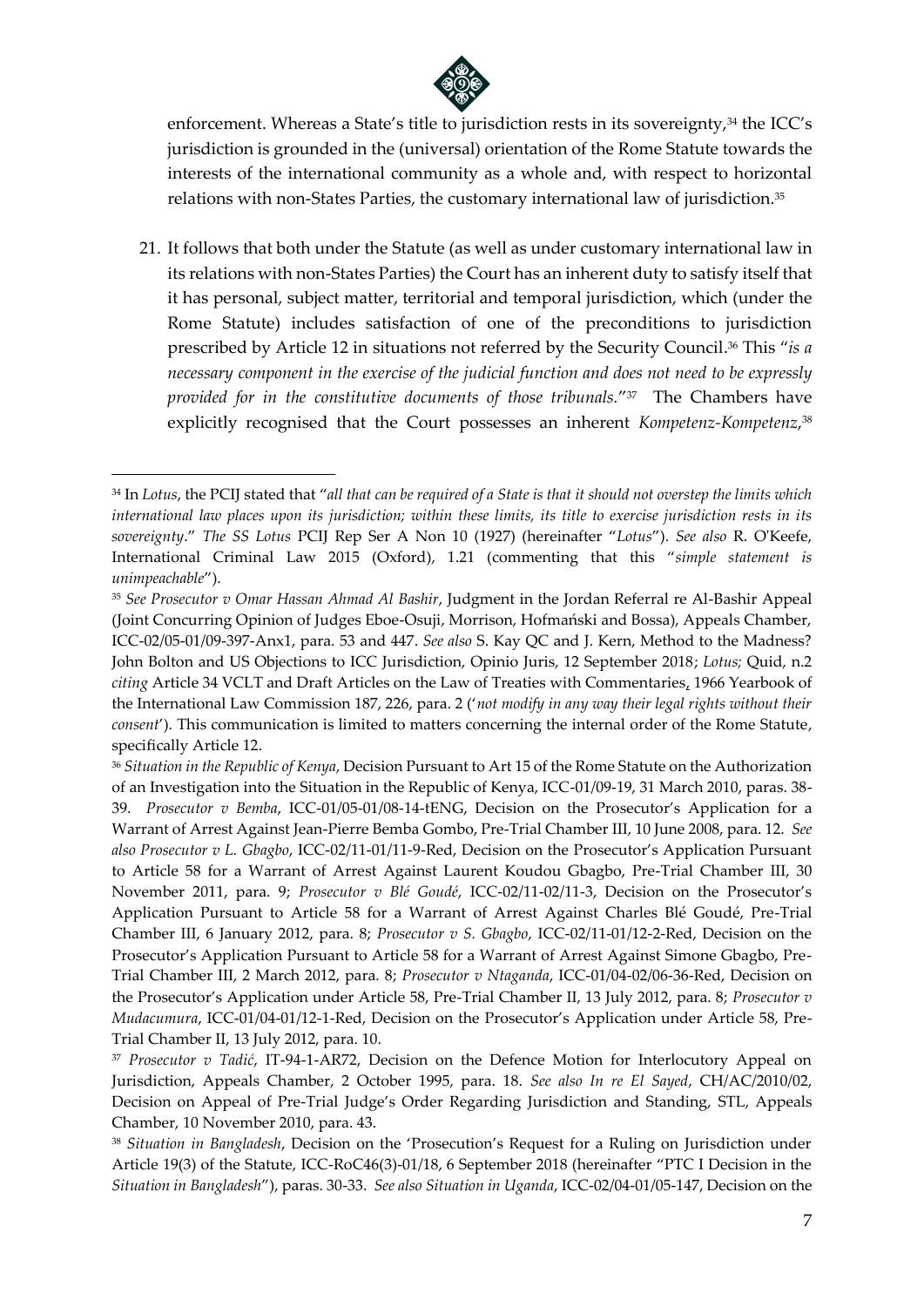

which extends to consideration of whether the statutory (and, where relevant, customary) preconditions to the exercise of jurisdiction are satisfied whenever jurisdiction is, in fact, exercised.<sup>39</sup>

- 22. A matrix of relationships operates between the ICC (an international legal person), $40$ the ICC's own organs, States Parties, Non-States Parties, and individuals (victims and suspects) on each occasion that the Court exercises jurisdiction. When the Prosecutor exercises adjudicative jurisdiction (and judicial authority) by selecting situations to investigate she is acting vertically. When prosecuting a case during trial, the Prosecutor stands in horizontal opposition to the Accused, while the Chamber exercises (vertical) adjudicatory and enforcement jurisdiction. The *Inter-*national Criminal Court is not a wholly *supra*-national international organisation.<sup>41</sup> It is an international organisation that, through its organs, engages in a matrix of relationships with legal persons (which operate both horizontally and vertically) and with natural persons (i.e. suspects, accused and victims), which operate vertically.
- 23. At the preliminary examination phase, Article 12 requires that any action performed by the Court through which it exercises its jurisdiction must satisfy its preconditions. It follows that preconditions must be satisfied prior to any decision (or authorisation by a Pre-Trial Chamber) to open an investigation. The Court must also act consistently with its (horizontal) obligations to other international legal persons, including non-States Parties, which arise either under the Rome Statute or under customary international law. In honouring such obligations, however, the Court is not necessarily exercising its jurisdiction as there is no vertical exercise of authority.
- 24. In practice, then, when it comes to the ICC's territorial and personal jurisdiction, the existence of jurisdiction is inseparable from the circumstances of its exercise.<sup>42</sup> The fact (or circumstance) of the ICC's *territorial* jurisdiction becomes irrelevant if jurisdiction's exercise is not permitted by Article 12 or by customary international law. In situations

Prosecutor's Application that the Pre-Trial Chamber Disregard as Irrelevant the Submission Filed by the Registry on 5 December 2005, Pre-Trial Chamber II, 9 March 2006, paras. 22-23.

<sup>39</sup> See El Zeidy, at 197 (arguing that the scope of the judicial functions referred to in Article 119(1) includes questions of jurisdiction together with its preconditions). See also C. K. Hall, D. D. Nsereko and M. J. Ventura, 'Article 19', in O. Triffterer and K. Ambos (eds), *The Rome Statute of the International Criminal Court, A Commentary* (C.H. Beck/Hart/Nomos, 3rd ed., 2016) (hereinafter "Hall, Nsereko and Ventura"), mn-4.

<sup>40</sup> Article 4 of the Rome Statute. *See also* PTC I Decision in the *Situation in Bangladesh*, paras. 34-49.

<sup>41</sup> *See*, e.g. C. Kreß and Kimberly Prost, 'Part 9 – International Cooperation and Judicial Assistance – Preliminary Remarks', in O. Triffterer and K. Ambos (eds), *The Rome Statute of the International Criminal Court, A Commentary* (C.H. Beck/Hart/Nomos, 3rd ed., 2016), mn-5, mn-6 ("*Part 9 does not establish a genuinely supranational cooperation regime*"). *Cf. Prosecutor v Omar Hassan Ahmad Al Bashir*, Judgment in the Jordan Referral re Al-Bashir Appeal (Joint Concurring Opinion of Judges Eboe-Osuji, Morrison, Hofmański and Bossa), Appeals Chamber, ICC-02/05-01/09-397-Anx1, para. 445 (finding that States Parties executing surrender requests "*are merely acting as jurisdictional surrogates of the ICC*").

<sup>42</sup> *See* R. O'Keefe, *International Criminal Law* (Oxford 2015), 14.32. *Cf supra n.*32.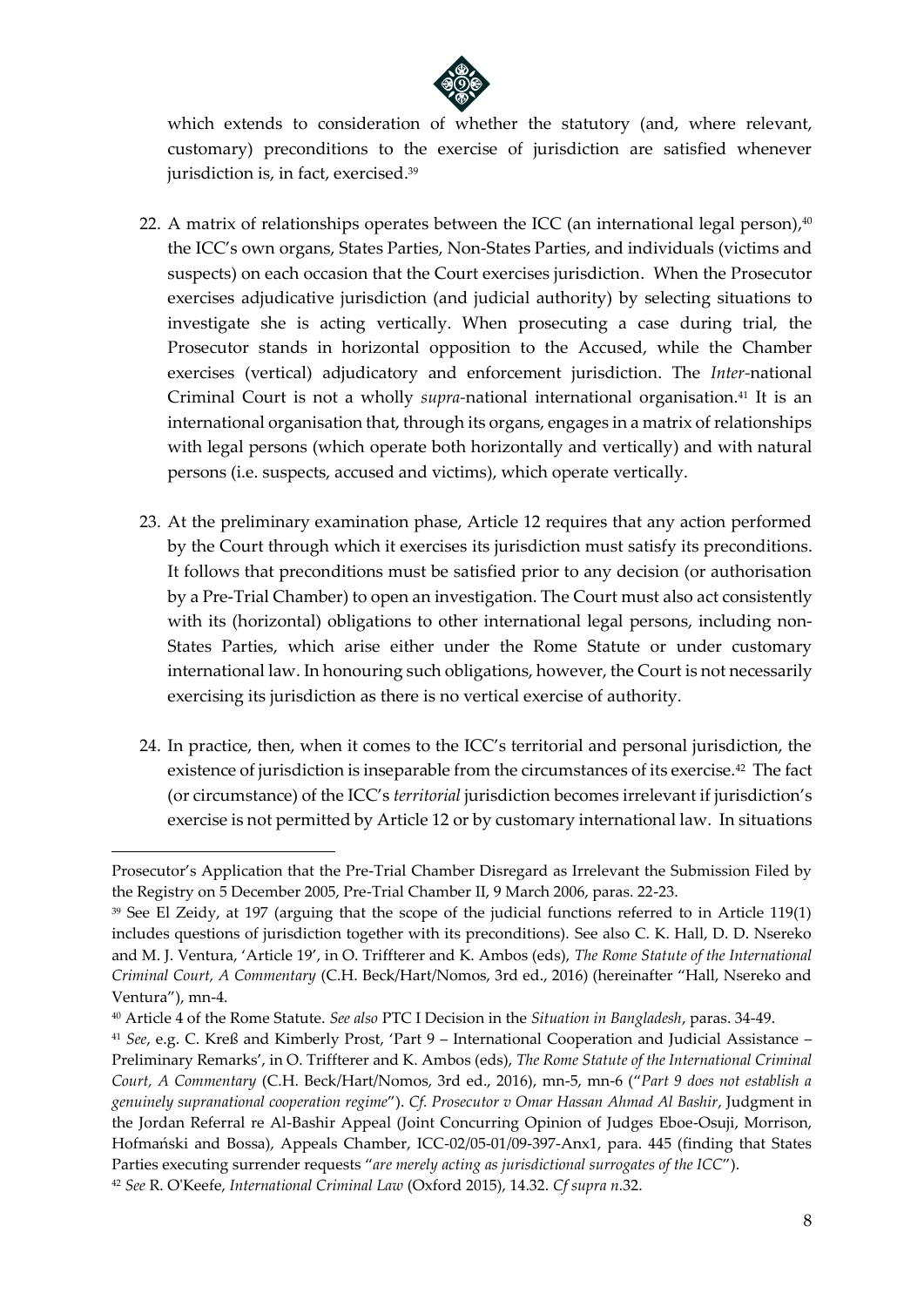

which, pursuant to Article 13 (a) or (c), are referred to the Prosecutor by a State Party, or where the Prosecutor has initiated an investigation *proprio motu*, *State* acceptance is a necessary precondition to the exercise of jurisdiction. Where the legal status of the "*State*" in question is unclear or ambiguous this has legal implications with respect to satisfaction of Article 12's preconditions. Sovereign legal title to territory on which crimes allegedly occur is a precondition to the Court's exercise of jurisdiction for the purposes of Article 12(2)(a). The objective existence of a State is a precondition to the Court's exercise of jurisdiction for the purposes of Article 12(3) and Article 12(2).

### **III. Different conceptions of Statehood under the Rome Statute**

- 25. In the former Prosecutor's view, the word "*State*" for the purpose of Article 12 is to be interpreted in accordance with Article 125 of the Statute. The former Prosecutor concluded that "*it is for the relevant bodies at the United Nations or the Assembly of States Parties to make the legal determinations whether Palestine qualifies as a State for the purpose of acceding to the Rome Statute and thereby enabling the exercise of jurisdiction by the Court under article 12(1)*", <sup>43</sup> adding that the Rome Statute provides no authority for the OTP to adopt a method to define the word "*State*" under Article 12(3) which would be at variance with that established for the purpose of Article 12(1).<sup>44</sup> The first proposition must be considered in order to establish whether it is an accurate assessment of the relevant provisions of the Rome Statute.
- 26. There is no definition of the word "*State*" in the Statute. As a matter of treaty law, if any "*special meaning*" is to be given to a treaty provision, it must be shown to have been so intended by the parties.<sup>45</sup> *Prima facie* this means that the term "*State*" as it appears in the Rome Statute, unless otherwise specifically intended, is to have the same meaning as it has in general (i.e. customary) international law.<sup>46</sup> The reference to "*all*

<sup>43</sup> OTP, Update in the Situation in Palestine, 3 April 2012, para. 6.

<sup>44</sup> *Id*.

<sup>45</sup> Article 31(4) of the VCLT applied pursuant to Article 21(1)(b) of the Rome Statute. *See also* M. N. Shaw QC, The Article 12(3) Declaration of the Palestinian Authority, the International Criminal Court and International Law, JICJ, 9 (2011), 301–324 (hereinafter "Article 12(3) Declaration of the Palestinian Authority"), 305 (noting, for example, that Additional Protocol I to the Geneva Conventions of 12 August 1949 of 8 June 1977 makes express provision for the possibility of a non-state entity lodging a declaration with the depositary in Article 96(3), and that the Agreement on the Conservation and Management of Straddling Fish Stocks and Highly Migratory Fish Stocks makes such provision in Article 1(3). *See also* Convention on Prohibitions or Restrictions on the Use of Certain Conventional Weapons Which May be Deemed to be Excessively Injurious or to Have Indiscriminate Effects of 10 October 1980, Art 7(4); United Nations Convention on the Law of the Sea of 1982, Arts 305(1)(c) and 307).

<sup>46</sup> Professor Shaw notes that this is to be contrasted, for example, with the situation pertaining at the ICTY, where the Rules of Procedure and Evidence expressly define a "*State*". The very fact that Rule 2 of the ICTY RPE was introduced demonstrates that a "*special meaning*" of the term "*State*" was intended and that without that provision it could not have been applied as such by the ICTY. Article 12(3) Declaration of the Palestinian Authority, 310-311. *See also* Convention on the Rights of Persons with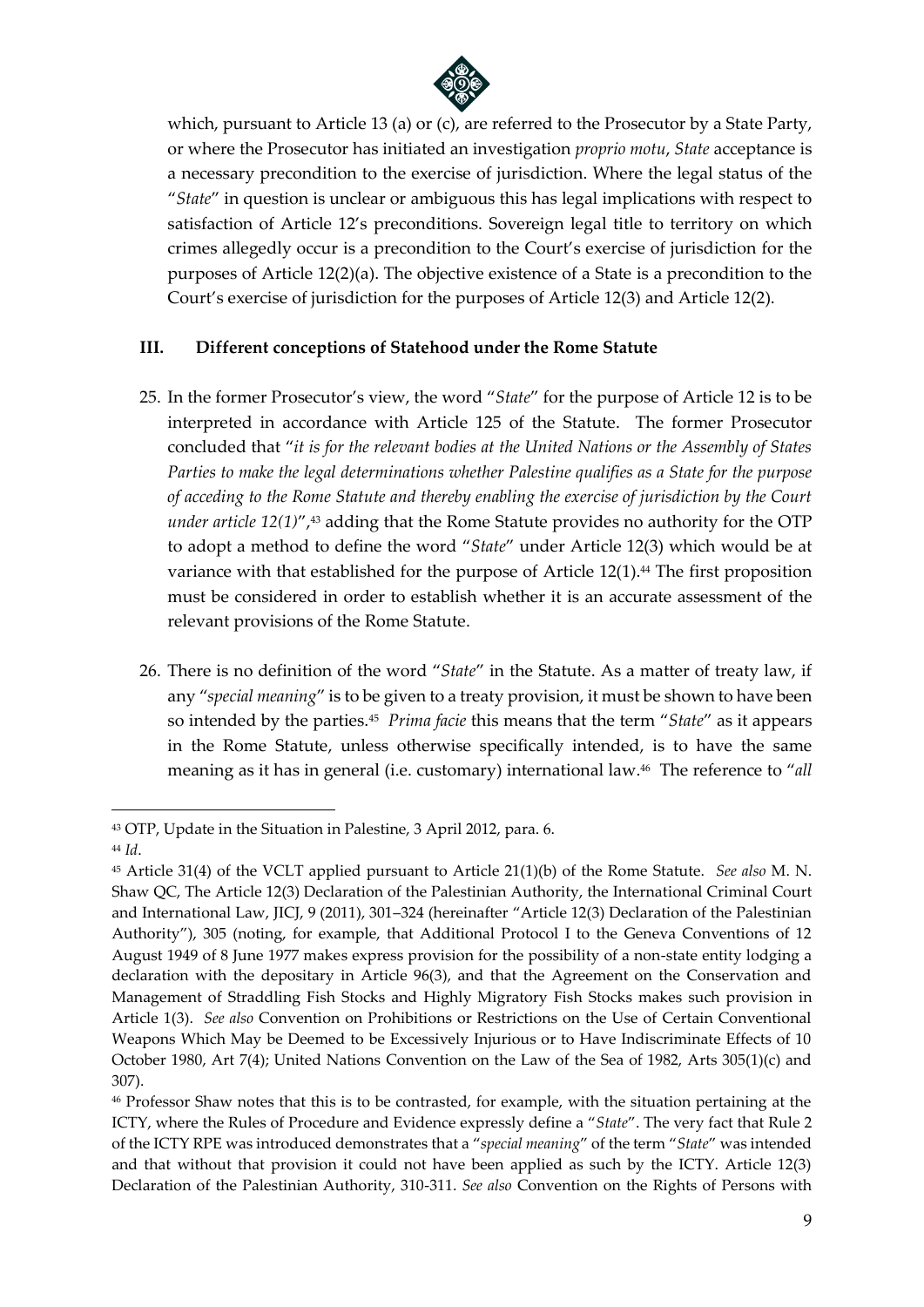

*States*" in Article 125 of the Rome Statute may have a special meaning in the context of that provision; <sup>47</sup> yet it does not follow that the word "*State*" elsewhere in the Rome Statute possesses the same meaning.<sup>48</sup> For the reasons given here, "*State*" for the purpose of Article 12 of the Statute is not to be interpreted in accordance with Article 125.<sup>49</sup>

- *a. The effect of Article 125 and an "all States" clause*
- 27. Article 125 provides that the Rome Statute is open to "*all States*" and that their instruments of accession "*shall be deposited with the Secretary-General of the United Nations*."<sup>50</sup> It is a mere "*standard-form final clause that requires little discussion.*" 51 Its legal effect within the internal order of the ICC is limited to the formal act of accession to the Rome Statute. This relative simplicity, however, belies more complex questions which arise with respect to preconditions to the exercise of the Court's jurisdiction in cases where States neither meet objective criteria of statehood nor can establish title to territory on which it is suspected that crimes within the jurisdiction of the Court have occurred.
- 28. Without prejudice to any dispute which may arise from the legality or propriety of the UN Secretary-General's act of accepting the deposit of Palestinian instruments of accession to the Rome Statute, this is not a dispute which is now pending before the OTP. It is simply noted here as a matter of fact that instruments of Palestinian accession

**.** 

<sup>50</sup> Article 125(3) of the Rome Statute.

Disabilities, Article 44(2) (specifically and expressly extending the definition of "*states parties*" beyond States); Convention on International Liability for Damage Caused by Space Objects, Article XXII (expressly incorporating international organisations within the definition of "*state*").

<sup>47</sup> OTP, Update in the Situation in Palestine, 3 April 2012.

<sup>48</sup> The word "*State*" has a different meaning when applied in Article 98 of the Rome Statute. It does not follow that because the Secretary-General has responsibility for deciding on questions of accession to the Statute, he must also be the one that decides on declarations made by States under Article 12(3). The Secretary-General has to decide on question of statehood in order to perform his administrative function as a depositary but that does not give him overall competence on this question. No one would assert that if the question of statehood came up with regard to immunity of third States under Article 98, it is the Secretary-General that should decide that question. D. Akande, ICC Prosecutor Decides that He Can't Decide on the Statehood of Palestine. Is He Right? EJIL Talk!, 5 April 2012. See also ICC, ICC-CPI-20150105-PR1080, Palestine declares acceptance of ICC jurisdiction since 13 June 2014, 5 January 2015 ("*Acceptance of the ICC's jurisdiction differs from an act of accession to the Rome Statute, the Court's founding treaty*").

<sup>49</sup> *See also* El Zeidy (2015), p.190 (arguing that the interpretation of the law is an inherent and integral function of the Court). Although it is potentially arguable that an "executive" determination of Statehood for the purposes of Article 125 of the Rome Statute may be made by the Assembly of States Parties, the determination of jurisdiction under Article 12 is an inherent and integral judicial function of the Court which can only properly be determined by the Court's judicial organs (Article 119(1) of the Rome Statute).

<sup>51</sup> R. S. Clark, 'Article 125', in O. Triffterer and K. Ambos (eds), *The Rome Statute of the International Criminal Court, A Commentary* (C.H. Beck/Hart/Nomos, 3rd ed., 2016), mn-1.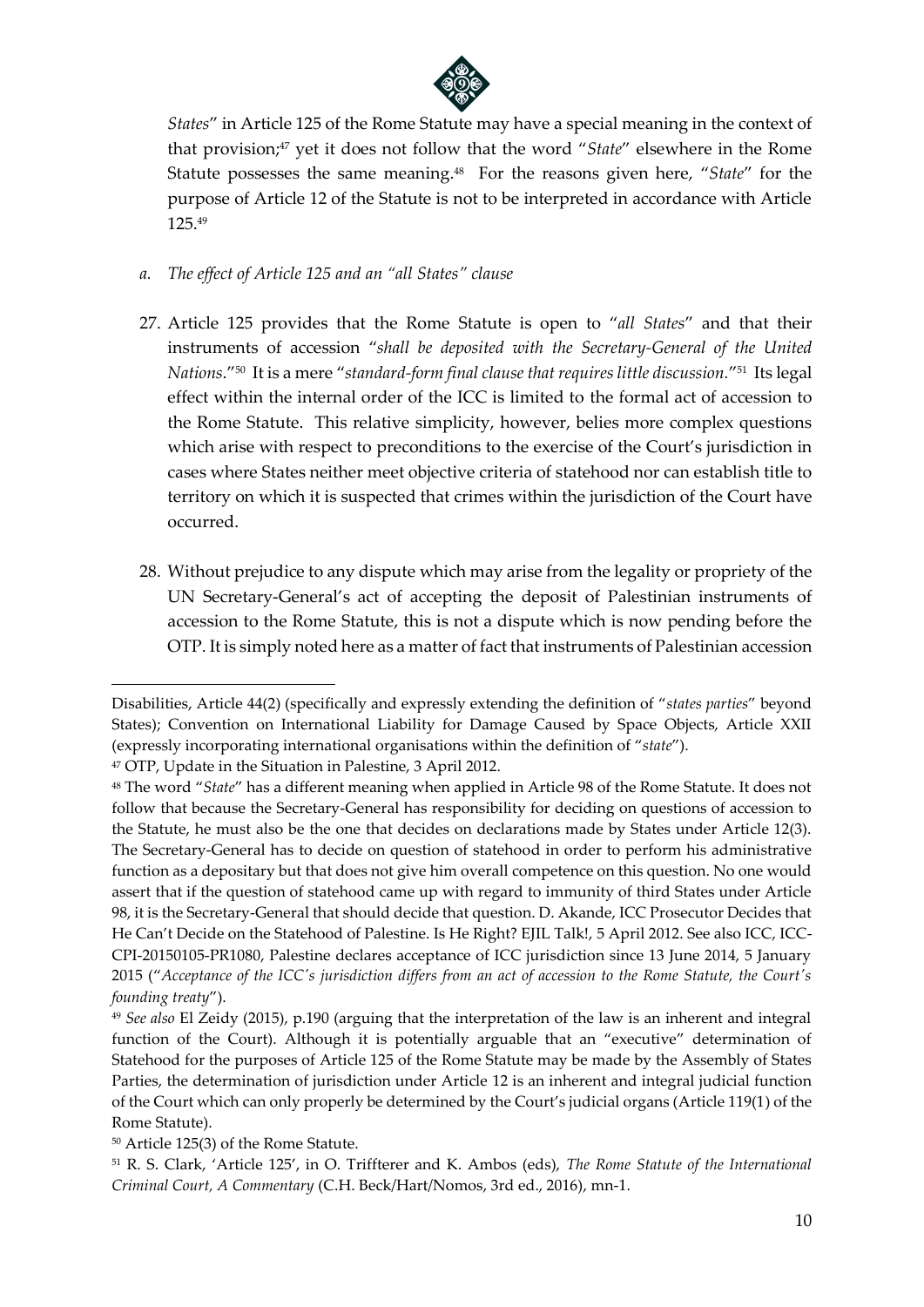

have been accepted by the Secretary-General and they have not been withdrawn as at the date of this communication.

- *b. Distinguishing the interpretation of "State" in Article 125 and Article 12*
- 29. Article 125, as noted above, is a formal provision in standard-form. Article 12, by contrast, was one of the most, if not the most, contested provision at the Rome Conference.<sup>52</sup> If States had wanted the word "*State*" to possess a special meaning when Article 12 was negotiated at the Rome Conference we can assume that they would have indicated this either in the language of the treaty or the *travaux*. They did not, which would be for the entirely logical reason it was considered by them that the definition under international customary law would prevail.
- 30. Article 12(2)(a) prescribes that as a precondition to the exercise of jurisdiction pursuant to that subsection, the "*State*" through which jurisdiction is triggered must possess a "*territory*" on which conduct proscribed by Article 5 occurred. The "*all States*" formula contained in Article 125 of the Rome Statute is not repeated in Article  $12(2)(a)$ . Accordingly, it is not appropriate to import the special meaning conferred by an "*all States*" clause into Article 12(2)(a) unless that meaning can be shown to have been so intended by the provision's drafters.<sup>53</sup> The former Prosecutor's statement of 3 April 2012 that "*competence for determining the term 'State' within the meaning if article 12 rests, in the first instance, with the United Nations Secretary General*" is contested.
- c. *Article 12(3) mandates Statehood in accordance with general international law*
- 31. There is no support in the Rome Statute for the suggestion that the drafters intended "*State*" to have the same meaning in Article 125 and Article 12(3). In the case of accession (under Article 125), the UN Secretary-General is the depositary of the Statute whereas the Registrar of the Court receives *ad hoc* declarations pursuant to Article 12(3).<sup>54</sup> The term "*State*" appears in a number of articles of the Rome Statute in circumstances that do not offer support to the possibility that non-state entities are to be included within their scope. <sup>55</sup> *Prima facie*, the necessary precondition for the exercise of jurisdiction under Article 12(3) is statehood.<sup>56</sup>

<sup>52</sup> The Rome Conference *travaux* record that these provisions were "*among the most complex and most sensitive, and for that reason remained subject to many options as long as possible*." Schabas and Pecorella, mn.1.

<sup>53</sup> Admission to the UN raises somewhat different issues from those simply of statehood. J. R. Crawford, The Creation of States in International Law (Oxford 2007) (hereinafter "Crawford"), p.49.

<sup>54</sup> Article 125(2) and Article 12(3) of the Rome Statute.

<sup>55</sup> E.g. Articles 4, 7, 8, 11, 14, 15, 17, 18, 19, 21, 25, 36, 50, 53, 57, 64, 69, 70, 72, 73, 75, 80, 82, 87, 89, 90, 91, 93, 98, 99, 101 of the Rome Statute.

<sup>56</sup> The Article 12(3) Declaration of the Palestinian Authority, 311.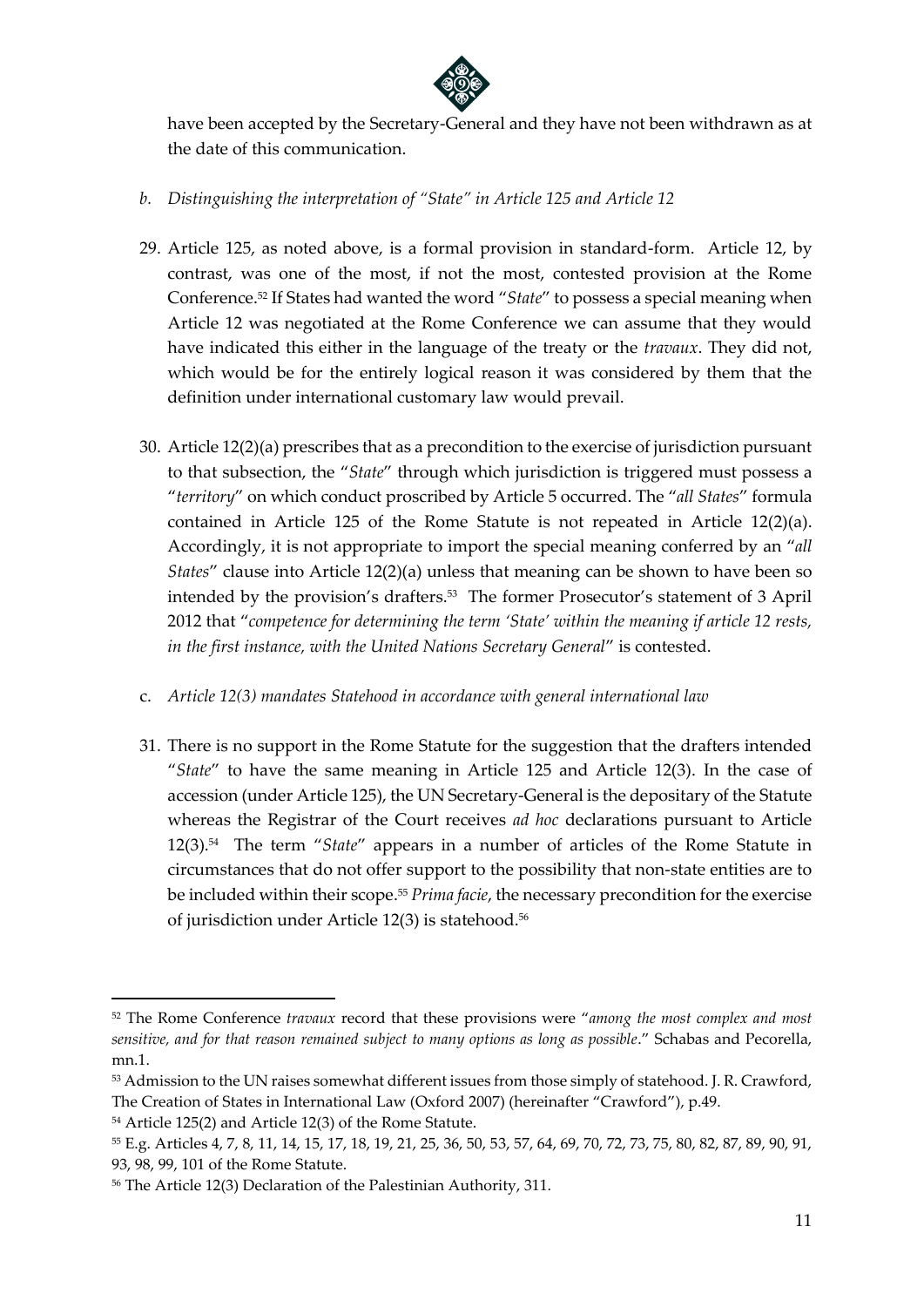

32. There is nothing within the text of Article 12 to suggest that the term "*State*" was intended to include non-state entities or be given any "*special*" meaning in this context.<sup>57</sup> On the contrary, the argument that the term "*State*" as used in Article 12(3) includes, or might be interpreted to include, non-state entities is contrary to the ordinary meaning of the term.<sup>58</sup> Without the Statute providing an indication why a "*functional*" interpretation of the term "*State*" should be given to the word in Article 12 (as opposed to, for example, in Article 125), interpretation of the word under Article 12 must be by reference to how the word is understood under general international law. 59 It must be established by applying the relevant law to the objective facts that a State exists.

#### d. *The ordinary meaning of "State"*

33. The customary test of statehood, endorsed by much of the international community, holds that a state must consist of four elements: a defined territory, a permanent population, a government in total control of the territory, and the capacity to engage in foreign relations (the Montevideo Criteria). 60 The Arbitration Commission of the European Conference on Yugoslavia in Opinion No. 1 stated that the "*state is commonly defined as a community which consists of a territory and a population subject to an organised political authority*" and that "*such a state is characterised by sovereignty*."<sup>61</sup> The effects of recognition by other States are declaratory.<sup>62</sup> Although recognition may be relevant evidence of practice (e.g. reflecting a State's capacity to enter into relations with other States),<sup>63</sup> the applicable framework essentially revolves around territorial

<sup>57</sup> *Id.*, 312.

<sup>&</sup>lt;sup>58</sup> Article 31 VCLT. Teleological arguments should only be relied upon only if a term lacks an ordinary meaning. *Cf*. *Situation in Palestine*, Summary of submissions on whether the declaration lodged by the Palestinian National Authority meets statutory requirements, 3 May 2010, paras. 3, 22-25. The term "*State*" does possess an ordinary meaning. *See* The Article 12(3) Declaration of the Palestinian Authority, 311. United Nations practice has attributed to the term "*State*" in Article 4(1) of the UN Charter the meaning it has under general international law. Crawford, p.179.

<sup>59</sup> Y. Ronen, ICC Jurisdiction over Acts Committed in the Gaza Strip: Article 12(3) of the ICC Statute and Non-state Entities, JICJ 8 (2010), 3-27 (hereinafter "Ronen"), p.11. *See also* The Article 12(3) Declaration of the Palestinian Authority, 303. *Cf* Pellet, 983 *et seq*.

<sup>60</sup> Convention on Rights and Duties of States adopted by the Seventh International Conference of American States, 26 December 1934, 165 LNTS 19 (hereinafter "Montevideo Convention"), Art I.

<sup>61</sup> Opinion 1, Badinter Commission, 29 November 1991, 92 ILR 165. The Arbitration Commission of the European Conference on Yugoslavia was established pursuant to the Declaration of 27 August 1991 of the European Community: see M. Shaw, *International Law*, 8th ed., Cambridge (2017) (hereinafter 'Shaw'), p.157.

<sup>62</sup> Opinion 1, Badinter Commission, 29 November 1991, 92 ILR 165. *See also* Crawford, p.93 ("*An entity is not a State because it is recognized; it is recognized because it is a State*.")

<sup>63</sup> Shaw, p.160, 163. Crawford, p.27 ("*Collective recognition is ancillary and is not a substitute for action by the competent authorities*". The "*status of an entity as a State is, in principle, independent of recognition*").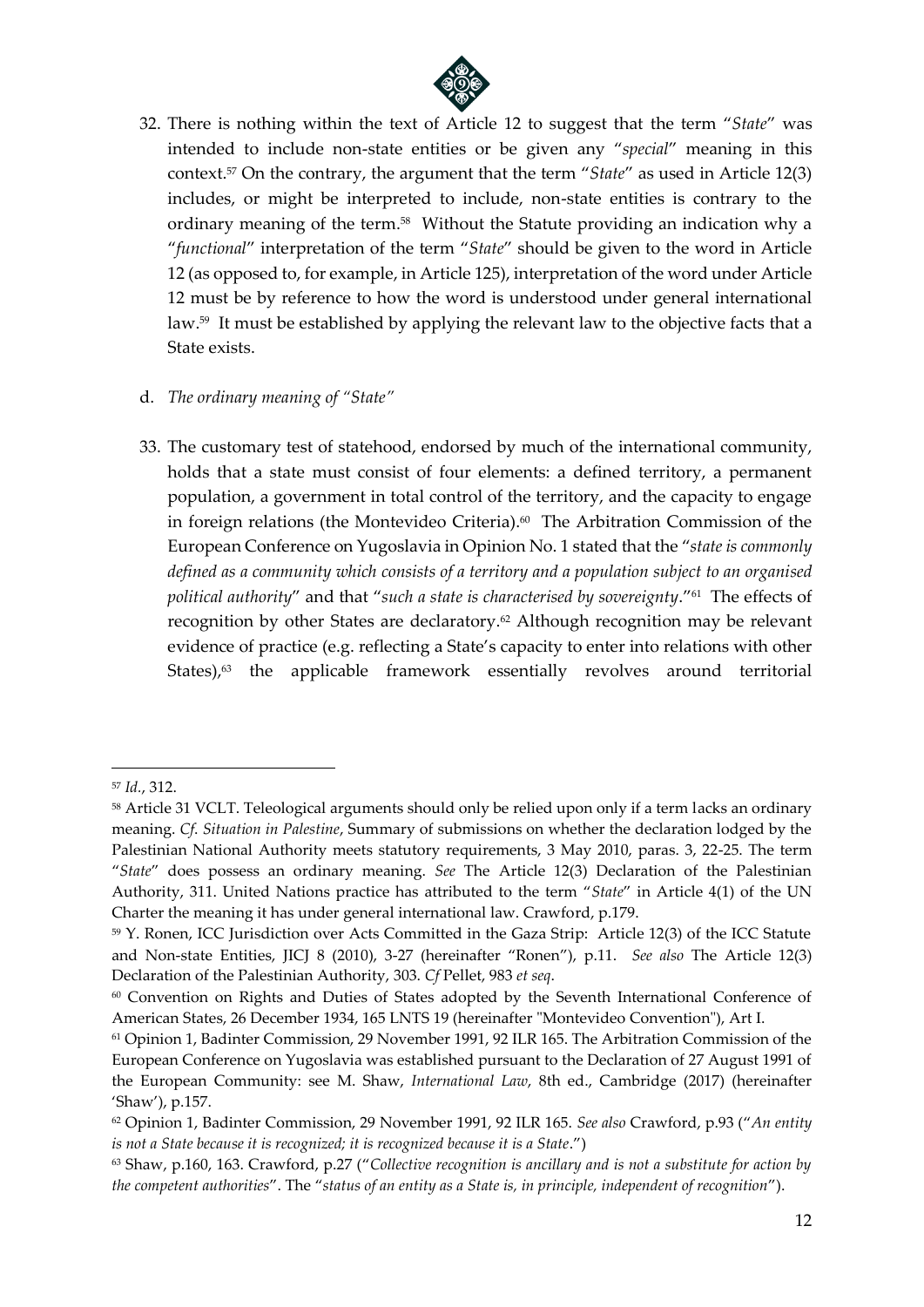

effectiveness.<sup>64</sup> There are exceptions, <sup>65</sup> but the requirement of effectiveness is likely to be more strictly applied when the statehood of an entity is opposed under international law and during the creation of a new State. $^{66}$ 

- 34. Government, or effective government, is central to a claim to statehood. The criterion has two aspects: the actual exercise of authority and the right or title to exercise that authority. To be a State an entity must possess a government or a system of government in general control of its territory to the exclusion of other entities not claiming through or under it. Occupation produces title neither for an occupant nor for any other party.<sup>67</sup> Statehood is not simply a factual situation: it "*is a legally circumscribed claim of right, specifically to the competence to govern a certain territory*."<sup>68</sup>
- 35. Independence is a further central criterion of statehood.<sup>69</sup> It denotes the "*exclusive competence* of the State *with regard to its own territory in such a way as to make it the point of departure in settling most questions that concern international relations*."<sup>70</sup> Two elements are involved: (a) the separate existence of an entity within reasonably coherent frontiers and (b) its not being "*subject to the authority of any other State or group of States*" which is to say that it has over it "*no other authority than that of international law*."<sup>71</sup>
- 36. As to the authority which might operate to frustrate a putative State's independence, it is necessary to distinguish between "*formal*" and "*actual*" independence. *Formal* independence exists where the powers of government of a territory (in internal and external affairs) are vested in the separate authorities of the putative State. A discretionary authority to intervene in or conduct the internal affairs of a territory (whether or not it arises from a treaty or other consensual arrangement) would appear to be inconsistent with formal independence. As to "*actual*" independence, entities formed under belligerent occupation might, if able to establish independence *vis-à-vis* the occupant, become a State, subject to cessation of hostilities or with recognition by the previous sovereign.<sup>72</sup>

<sup>64</sup> Shaw, p.158.

<sup>&</sup>lt;sup>65</sup> Non-effective territories have been regarded as continuing to be States: for example, the various entities unlawfully annexed in the period 1936 to 1940 (Ethiopia, Austria, Czechoslovakia, Poland, the Baltic States, Guinea-Bassau before Portuguese recognition, or Kuwait in the period 1990 to 1991. Thus, the proposition that statehood must necessarily be equated with effectiveness is not supported by practice). *See* Crawford, p.99.

<sup>66</sup> Crawford, p.59.

<sup>67</sup> A. Zemach, 'Assessing the Scope of the Palestinian Territorial Entitlement,' FORDHAM INTERNATIONAL LAW JOURNAL 42:4 (2019) 1203 (hereinafter "Zemach"), 1216. Crawford, p.34.

<sup>68</sup> Crawford, p.55-61.

<sup>69</sup> *Id.*, p.62.

<sup>70</sup> *Island of Palmas Case* (1928) 2 RIAA 829, 838.

<sup>71</sup> Crawford, p.66.

<sup>72</sup> *Id.*, p.66, 71, 72, 75, 89.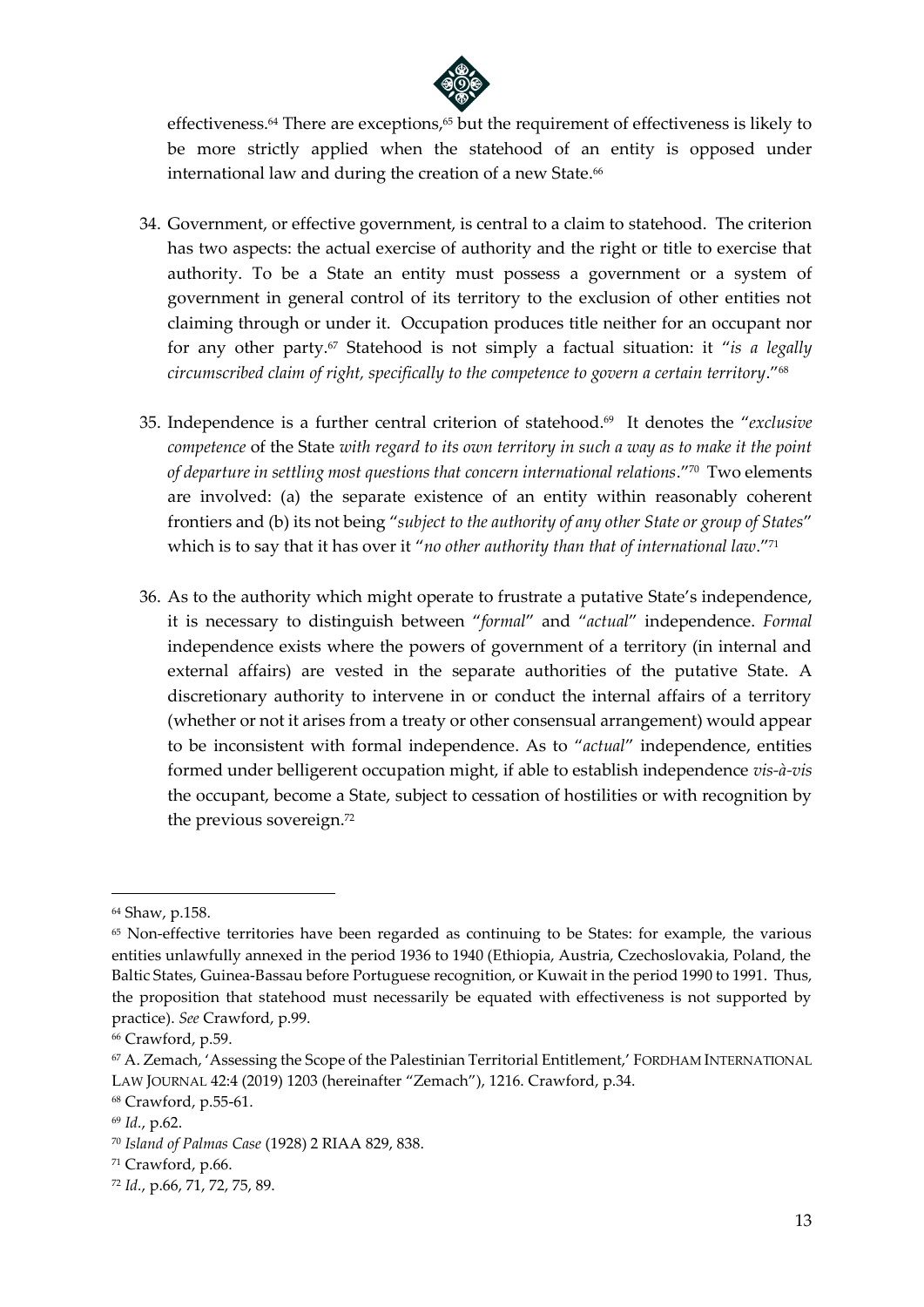

- 37. The Prosecutor has correctly stated (in relation to the situation in Egypt) that pursuant to the principle of effective control, "*the entity which is in fact in control of a State's territory, enjoys the habitual obedience of the bulk of the population, and has a reasonable expectancy of permanence, is recognized as the government of that State under international law*."<sup>73</sup> This approach should guide the OTP when determining the question of Palestine's statehood for the purpose of Article 12. The Rome Statute does not permit a non-state entity of whatever kind to become a Party to the Statute or either directly or indirectly to accept the jurisdiction of the ICC.<sup>74</sup>
- *e. Article 12(2)(a) – States Parties on whose territory crimes occur*
- 38. This interpretation of "*State*" in Article 12(3) is supported both by the text of Article 12(2), <sup>75</sup> as well as by treaty law as reflected by Article 29 of the VCLT and the principle of non-intervention.<sup>76</sup> The preconditions to the exercise of jurisdiction prescribed by Article 12(2) recognise the principle that States must have a permanent population and a defined territory. Territorial jurisdiction is, after all, a manifestation of the State sovereignty which Article 12 was drafted in order to respect. <sup>77</sup> Article 12(2)(a) therefore permits the Court to exercise jurisdiction over the crimes proscribed by Article 5 if "the *State on the territory of which* the conduct in question occurred" is a Party to the Rome Statute (emphasis added).
- 39. Although there is no necessity in international law for a State to possess defined and settled boundaries, <sup>78</sup> in any situation where the OTP proceeds on the basis of a State referral under Article 13(a) or *propiu motu* pursuant to an Article 12(3) declaration, as a matter of the internal law of the ICC the preconditionunder Article 12(2)(a) must be satisfied in order for the Court to be permitted to exercise jurisdiction over nationals

<sup>73</sup> OTP, The determination of the Office of the Prosecutor on the communication received in relation to Egypt, 8 May 2014, ICC-OTP-20140508-PR1003, 8 May 2014.

<sup>74</sup> *See* e.g., *Prosecutor v Saif Al-Islam Gaddafi*, Order to the Registrar with respect to the "Request for an order directing the Registrar to transmit the request for arrest and surrender to Mr al-'Ajami AL-'ATIRI, Commander of the *Abu-bakr al-Siddiq* Battalion in Zintan, Libya", PTC I, ICC-01/11-01/11, 2 June 2016.

 $75$  The text of the Rome Statute is the starting point for interpretation of the treaty. Article 21(1)(a) of the Rome Statute.

<sup>76</sup> Article 29 of the VCLT states: "*Unless a different intention appears from the treaty or is otherwise established, a treaty is binding upon each party in respect of its entire territory*." It follows that the ICC does not recognise (local) municipal authorities' capacity to cooperate with the Court pursuant to Part IX of the Rome Statute.

<sup>77</sup> "*Sovereignty in the relations between States signifies independence. Independence in regard to a portion of the globe is the right to exercise therein, to the exclusion of any other State, the functions of a State*." *Island of Palmas Case (Netherlands v US)*, Permanent Court of Arbitration (1928), 2 UN Rep. International Arbitral Awards, 829, 838. *See also* Schabas and Pecorella, mn-5. *Schooner Exchange v McFadden* 11 US (7 Cranch) 116 (1812), p.136.

<sup>78</sup> Shaw, p.158.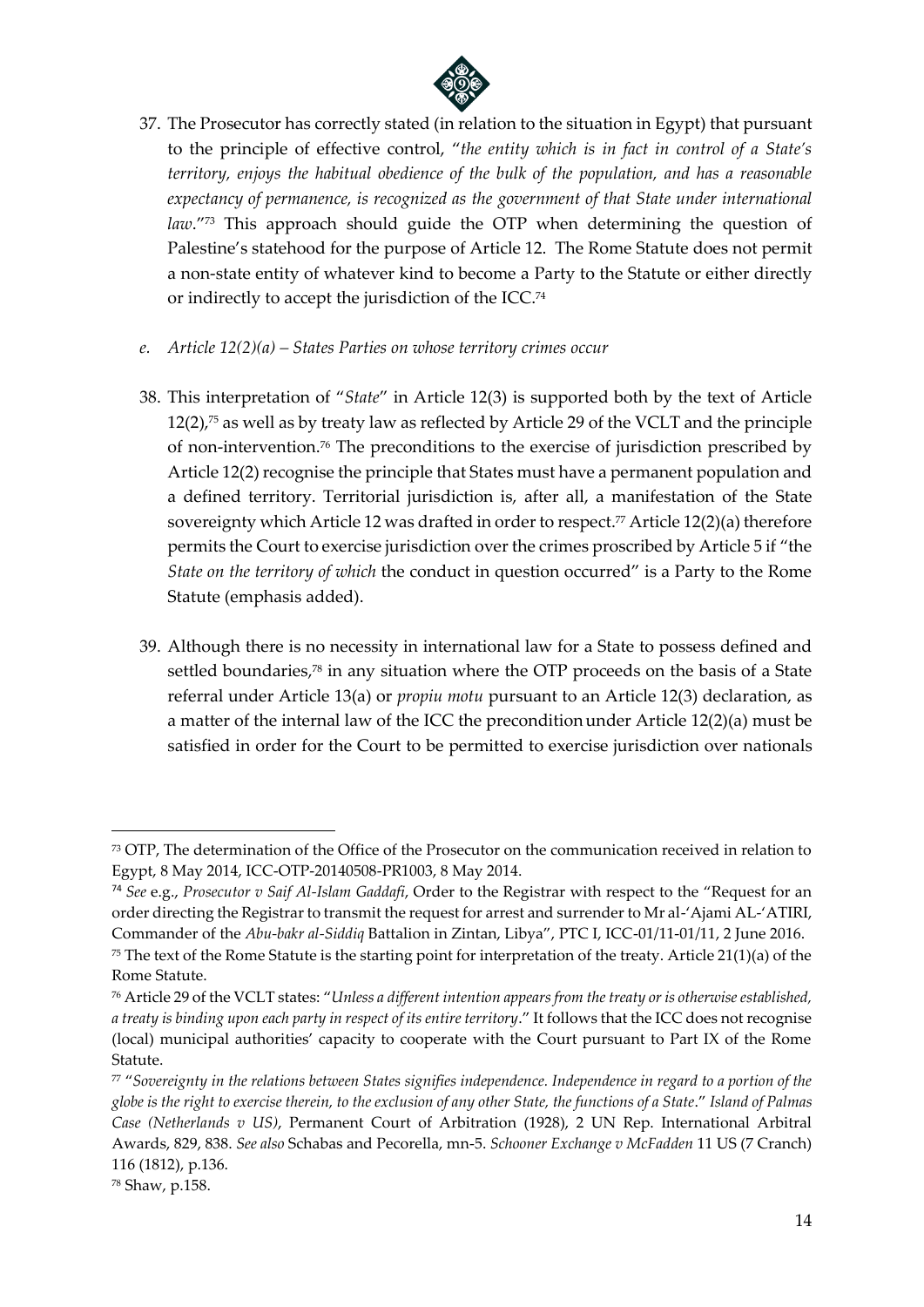

of non-states parties.<sup>79</sup> The words "*of which*" ("*duquel*" in French) indicate that sovereign legal title to the territory must be *possessed* by a State.

#### **IV. Jurisdiction is a question of law**

- 40. Article 19(1) of the Rome Statute requires the Court to "*satisfy itself*" that it has jurisdiction.<sup>80</sup> This principle (reflected under customary law by the Court's inherent *Komptenz-Kompetenz*), <sup>81</sup> implies that the OTP must "*attain the degree of certainty*" that it is permitted to exercise jurisdiction before doing so. 82
- 41. As the determination of jurisdiction "*is of a legal nature*" (rather than "*whether a given fact can or cannot be properly established*"), the threshold of a "*degree of certainty*" which is required to satisfy the preconditions to the exercise of jurisdiction under Article 12 is separate and distinct from evidential standards of proof (e.g. "*reasonable basis to believe*", "*reasonable grounds to believe*", "*substantial grounds to believe*"" and "*beyond reasonable doubt*"). There is, accordingly, "*no need for the Chamber to address the issue as to the nature of the 'standard of proof' to be satisfied by the party bringing a jurisdictional challenge*."<sup>83</sup> The Court either has jurisdiction or it does not. <sup>84</sup> The question is one of

<sup>79</sup> This statement is without prejudice to the position under customary international law which governs the Court's relations with non-States parties.

<sup>80</sup> Rome Statute, Article 19(1).

<sup>81</sup> On the ICC's legal personality, see Article 4 of the Rome Statute. See also PTC I Decision in the *Situation in Bangladesh*, paras. 34-49; *Prosecutor v Ruto, Kosgey and Sang*, Decision on the Confirmation of Charges Pursuant to Article 61(7)(a) and (b) of the Rome Statute, ICC-01/09-01/11-373, 23 January 2012, para. 24.

<sup>82</sup> *Prosecutor v Bemba Gombo*, Decision Pursuant to Article 61(7)(a) and (b) of the Rome Statute on the Charges of the Prosecutor Against Jean-Pierre Bemba Gombo, ICC-01/05-01/08-424, 15 June 2009, para. 24. *See also Prosecutor v Muthaura et al*, ICC-01/09-02/11-01, Decision on the Prosecutor's Application for Summonses to Appear for Francis Kirimi Muthaura, Uhuru Muigai Kenyatta and Mohammed Hussein Ali, Pre-Trial Chamber II, 8 March 2011, para 9 (also relying on its prior decision authorising an investigation at paras. 10-11).

<sup>83</sup> *Prosecutor v Mbarushimana*, ICC-01/04-01/10-1, Decision on the 'Defence Challenge to the Jurisdiction of the Court', Pre-Trial Chamber I, 26 October 2011, para. 5.

<sup>84</sup> *Prosecutor v Francis Kirimi Muthaura, Uhuru Muigai Kenyatta and Mohammed Hussein Ali*, Decision on the Confirmation of Charges Pursuant to Article 61(7)(a) and (b) of the Rome Statute, ICC-01/09-02/II-382-Red, 23 January 2012, Dissenting Opinion to the Muthaura Confirmation Decision, para. 33. The Court's jurisprudence reveals fragmentation as to the evidentiary standard (if any) which the Prosecutor must meet with respect to jurisdiction and admissibility. Some decisions have held that on the basis of the evidence and information presented the case fell within the jurisdiction of the Court and appeared to be (or was) admissible. *See* e.g. *Prosecutor v Harun and Abd-Al-Rahman (Kushayb)*, ICC-02/05-01/07-1-Corr, Decision on the Prosecution Application under Article 58(7) of the Statute, Pre-Trial Chamber I, 27 April 2007, para. 25; *Prosecutor v Katanga*, ICC-01/04-01/07-4, Decision on the Evidence and Information Provided by the Prosecution for the Issuance of a Warrant of Arrest for Germain Katanga, Pre-Trial Chamber I, 6 July 2007, paras. 16, 21 (but "*reasonable grounds to believe*" standard with respect to the crimes at issue at para. 12); *Prosecutor v Bemba*, ICC-01/05-01/08-14-tENG, Decision on the Prosecutor's Application for a Warrant of Arrest Against Jean-Pierre Bemba Gombo, Pre-Trial Chamber III, 10 June 2008, paras. 19 (utilising the "*reasonable grounds to believe*" standard with respect to the crimes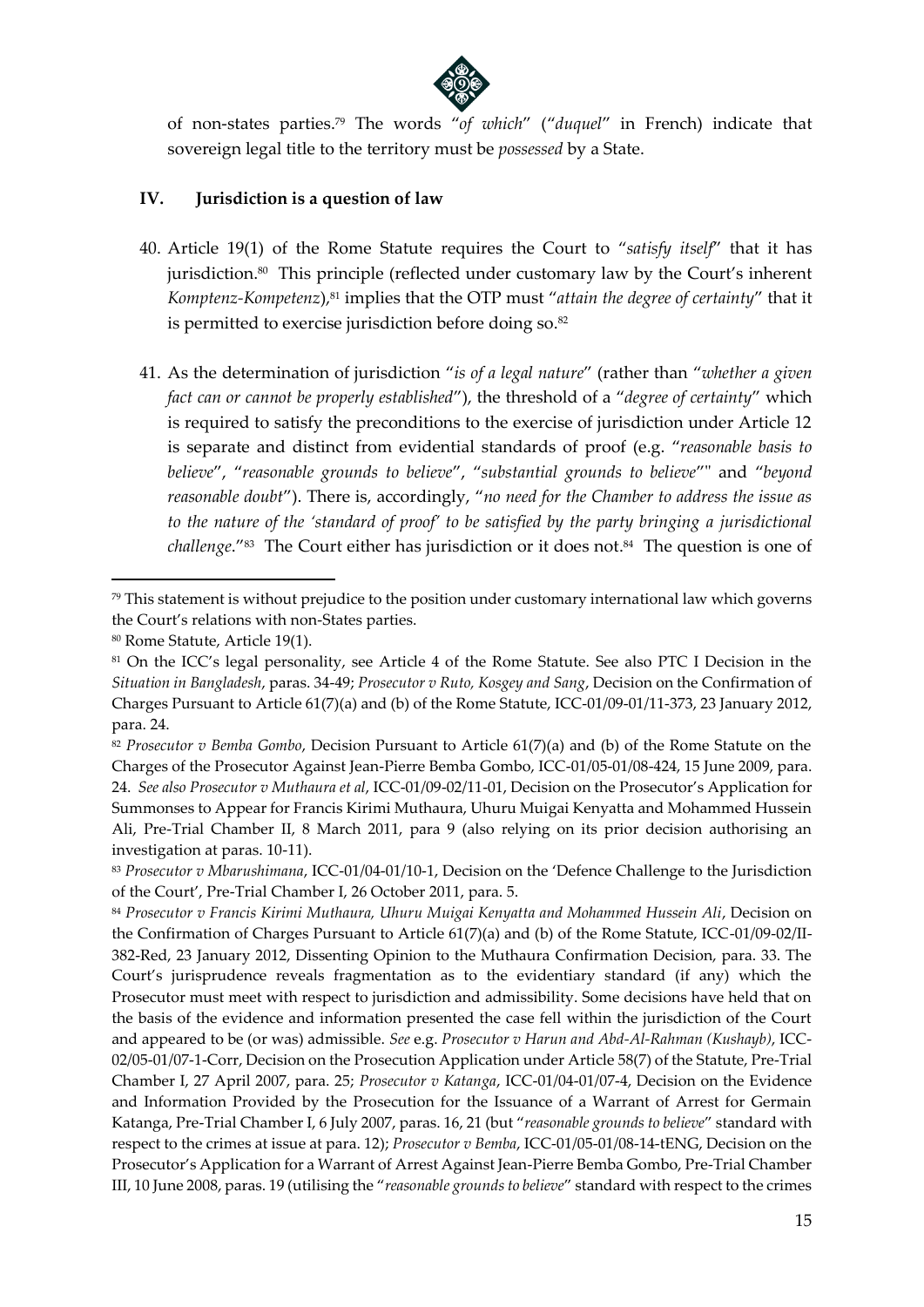

legality, and specifically whether the Court has or is permitted to exercise jurisdiction at any given moment. Although the "*degree of certainty*" formulation begs certain questions (e.g. what degree of certainty, slightly certain, more certain than not, absolute certainty?) these questions are misconceived as the issue, simply, is whether there is jurisdiction or not.<sup>85</sup> As a matter of policy, it may be prudent for the OTP not to proceed unless it is certain, or sure (which also means beyond reasonable doubt), that the territory on which it is alleged that crimes within the jurisdiction of the Court have been committed is the territory of a State Party to the Rome Statute, but being sure cannot guarantee that the Court will proceed lawfully. The Court either has jurisdiction or it does not.

# **V. Collective recognition and self-determination neither determine Palestine's Statehood nor the scope of her territorial claim**

42. The UN General Assembly cannot recognise Palestine as a "*State*" with a constitutive, definitive, and universally determinative effect.<sup>86</sup> State practice can operate as a lawestablishing mechanism in the absence of any clear legal title to territory. <sup>87</sup> However, third states' recognition of title has evidentiary value only if it can be linked to a rule of international law that pertains and can be applied to the territorial dispute in question.<sup>88</sup> International recognition may therefore facilitate the acquisition of territory through an (existing) possession,<sup>89</sup> but without the consent of an affected party it "*cannot be expected … that collective recognition will play a major or predominant role in matters of territorial status*."<sup>90</sup>

at issue at para. 13); *Prosecutor v Al-Bashir*, ICC-02/05-01/09-3, Decision on the Prosecutor's Application for a Warrant of Arrest Against Omar Hassan Ahmad Al Bashir, Pre-Trial Chamber I, 4 March 2009, para. 28(1) (using a "*reasonable grounds to believe*" test for crimes but also simply stating that the case "*falls within the jurisdiction of the Court*" at paras. 35, 40); *Situation in the Libyan Arab Jamahiriya*, ICC-01/11-01/11-1, Decision on the 'Prosecutor's Application Pursuant to Article 58 as to Muammar Mohammed Abu Minyar Gaddafi, Saif Al-Islam Gaddafi and Abdullah Al-Senussi', Pre-Trial Chamber I, 27 June 2011, para. 5; *Prosecutor v Hussein*, ICC-02/05-01/12-1-Red, Decision on the Prosecutor's Application under Article 58 Relating to Abdel Muhammed Hussein, Pre-Trial Chamber I, 1 March 2012, para. 5 (stating that the case "*falls within the jurisdiction of the Court*" at para. 9).

<sup>85</sup> *Cf.* M. Vagias and J. Ferencz, 'Burden and Standard of Proof in Defence Challenges to the Jurisdiction of the International Criminal Court', LEIDEN JOURNAL OF INTERNATIONAL LAW (2015), 28, pp.135-155 ("Vagias and Ferencz"), 142, 143 (arguing that the "*degree of certainty*" standard remains *obiter* with respect to interpretation of Article 19(1)) and 153 (arguing that a "*ruling by the Appeals Chamber is arguably necessary on this point*").

<sup>86</sup> Crawford, p.441.

<sup>87</sup> Shaw, p.382.

<sup>88</sup> Zemach, 1254. *See also* M. Koskenniemi, *From Apology to Utopia: The Structure of International Legal Argument* (Cambridge 2006) 287 ("*external recognition (acquiescence)… seems unacceptable alone… To escape politics, we must assume that the adequacy of general recognition or acquiescence can be checked against the actual effectiveness of possession. We must assume that the justification for territorial title lies both in facts as well as in an interpretation of those facts by States at large*").

<sup>89</sup> Zemach, 1255-1256.

<sup>90</sup> Crawford, at 540.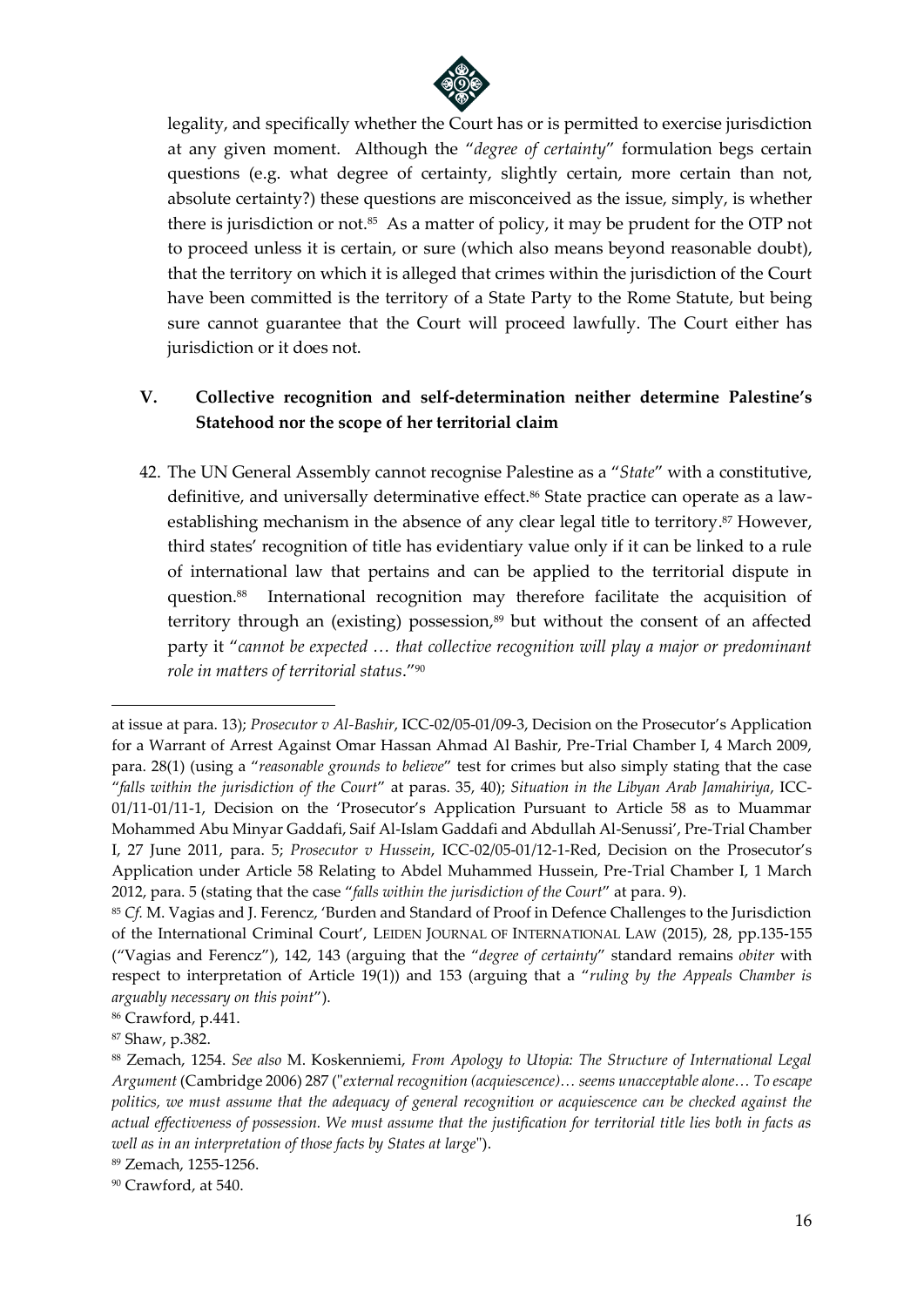

- 43. UN Security Council resolutions which are not adopted under Chapter VII are recommendations and do not have binding effect,<sup>91</sup> still less do they determine borders. Recognition may be declaratory of an existing statehood, but it is neither required for the creation of, nor does it constitute statehood. What is required is the fulfilment of objective criteria for statehood under the Montevideo Convention together with the criterion of independence.
- 44. General Assembly resolution 67/19, and the voting behaviour of States, neither altered nor clarified Palestine's objective status as a State nor any sovereign legal title to territory. <sup>92</sup> The fact that the Referral asserts a Palestinian entitlement to the West Bank, Gaza and East Jerusalem does not itself mean that sovereign legal title to any or all of that territory is possessed by Palestine. Instead, it reflects Palestine's (current) territorial claim*.* Nor does the collective recognition afforded to the State of Palestine pursuant to General Assembly resolution 67/19 confer sovereign legal territorial title. 93 It is not unusual for General Assembly resolutions to go beyond the terms of the UN Charter, and their legal effect (if any) must be weighed accordingly.<sup>94</sup> Indeed, they may serve a merely political function.<sup>95</sup>
- 45. In any event, General Assembly resolution 67/19 states that the Palestinian State and Israel will live side by side "*on the basis of* the pre-1967 borders" (emphasis added). This phrase does not foreclose land swaps (which nearly all agree are essential to any two-State solution). The resolution in its own terms leaves the exact path of the boundary line to be determined by political negotiations, not by international lawyers.<sup>96</sup>
- 46. Similarly, State practice does not indicate that the right to self-determination extends to the actual achievement of statehood alone or the demarcation of international

<sup>91</sup> See, e.g., Zemach, 1262.

<sup>92</sup> *See supra* n.11. Palestine did not become a party to the UN Charter on 29 November 2012. Recognition as a non-member observer state cannot and does not have implicit effects analogous to those of full UN membership. Historically, non-member state status has been granted not only to clear cases of States (such as Switzerland prior to 2002) but also to entities whose legal status was – at the time – not settled (e.g. Austria in 1952, Bangladesh in 1973, South Vietnam). *See*, e.g., J. Vidmar, Does General Assembly resolution 67/19 have any implications for the legal status of Palestine, 4 December 2012, EJIL Talk!. <sup>93</sup> "*Bilateral recognition is important as evidence of effective control and should be regarded as part of that* 

*principle. International recognition, however, involves not only a means of creating rules of international law in terms of practice and consent of states, but may validate situations of dubious origin. A series of recognitions may possibly validate an unlawful acquisition of territory and could similarly prevent effective control from ever hardening into title. The significance of UN recognition is self-evident, so that the UN Security Council itself could adopt a binding resolution ending a territorial dispute by determining the boundary in question*": Shaw, p.387.

<sup>94</sup> *See*, e.g. Crawford, p. 113.

<sup>95</sup> Crawford, p.159.

<sup>96</sup> *See* D. Luban, "Palestine and the ICC – Some Legal Questions", Just Security, 2 January 2015.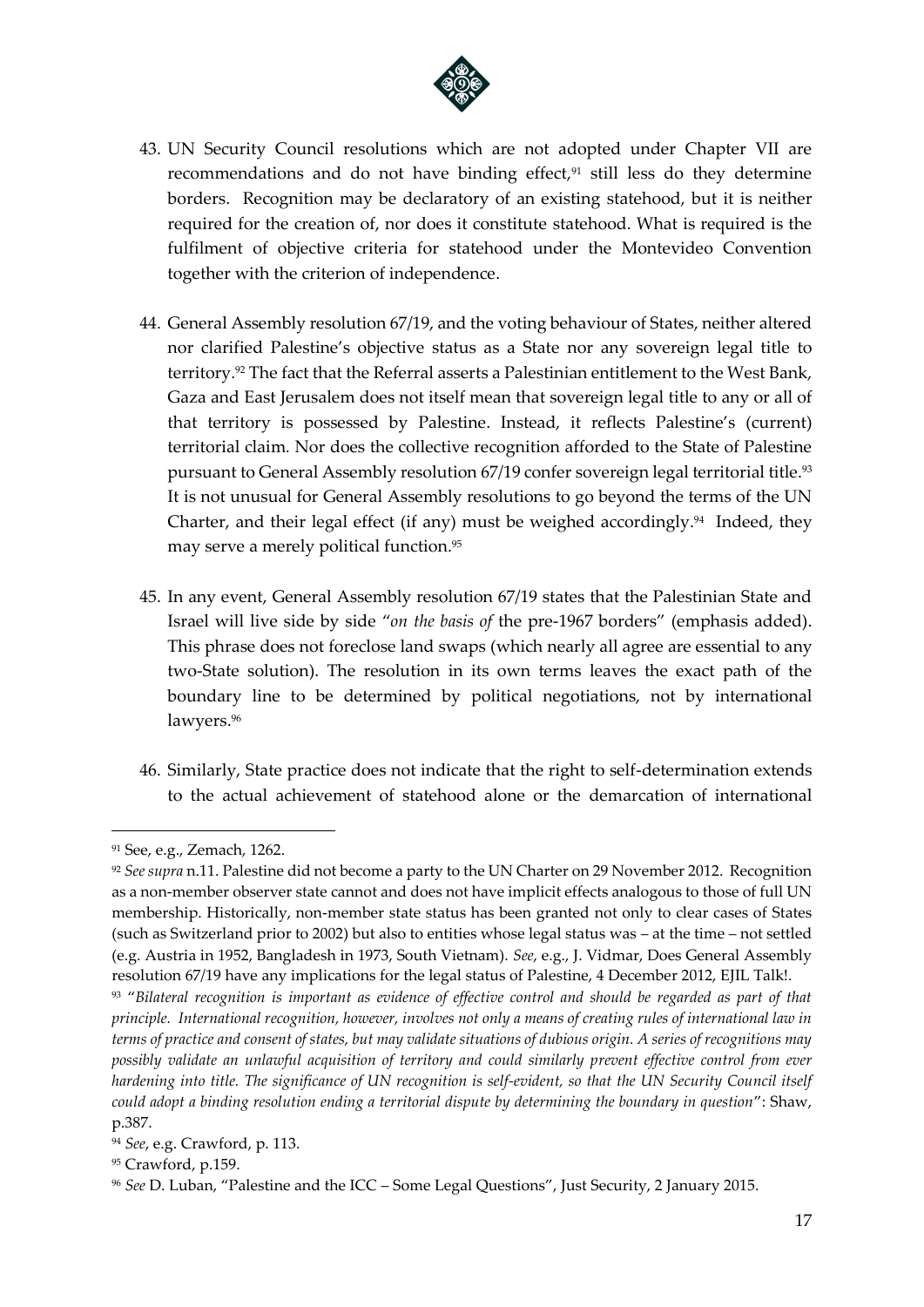

boundaries.<sup>97</sup> On the contrary, self-determination refers to the right of the majority within a generally accepted political unit to exercise power.<sup>98</sup> In other words, it is necessary to *start* with the boundaries of the self-determination unit following which political change can occur.<sup>99</sup> Self-determination does not determine statehood or boundaries in and of itself, and an entity claiming statehood but created during a period of foreign military occupation will be presumed not to be independent.<sup>100</sup> A Palestinian right to determination is not dispositive of claims to either statehood or territory.

### **VI. The Statehood of Palestine**

- 47. Statehood is a precondition to the valid lodging of a declaration by a non-State Party pursuant to Article 12(3). The Montevideo Convention is the starting point for consideration of the meaning to be given to the term "*State*" in Article 12(3).<sup>101</sup>
- 48. The criterion of a permanent population is satisfied. 102 Since the Oslo Accords, the Palestinian Authority has had a significant degree of control over territory in Areas A and B of the West Bank and a government in that territory. The Palestinian Authority had a significant degree of control over nearly all the Gaza Strip until its takeover by Hamas in 2007. However, the principle of effective control is dependent at least in the first instance upon the exercise of "*full governmental powers with respect to some area of territory*."<sup>103</sup>
- 49. Palestine does not fulfil the criterion of government with respect to issues that will be negotiated in the permanent status negotiations, namely Jerusalem, settlements, specified military locations, borders, foreign relations, Israelis, and refugees. Palestinian government stops short of these permanent status issues and Palestine

<sup>97</sup> Crawford, p.446. Zemach, 1237.

<sup>98</sup> Crawford, p.127.

<sup>99</sup> See Crawford, p.125 *quoting* R. Higgins, *The Development of International Law Through the Political Organs of the United Nations* (Oxford 1963), 104.

<sup>100</sup> Crawford, p.148 *citing Knox v Palestine Liberation Organization* 306 F Supp 2d 424, 437 (SDNY, 2004): "*[under] international law, a state will maintain its statehood during a belligerent occupation… but it would be anomalous indeed to hold that a state may achieve sufficient independence and statehood in the first instance while subject to and labouring under the hostile military occupation of a separate sovereign*"; *Efrat Ungar v Palestine Liberation Organization* 402 F 3d 274, 290 (1st Cir, Selya, CJ): "*Nor does the fact that the Egyptians and Jordanians occupied and controlled a significant portion of the defined territory immediately following the end of the mandate aid the defendants' cause. To the contrary, the fact is a stark reminder that no state of Palestine could have come into being at that time*."

<sup>101</sup> See *supra* paras. 33-39.

<sup>102</sup> Indeed, in the Interim Agreement Israel acknowledged that the PLO was the "*representative of the Palestinian people*". *See also* G. R. Watson, *The Oslo Accords: International Law and the Israeli-Palestinian Peace Agreements* (Oxford 2000) (hereinafter "Watson"), p.61 *citing* Letter from Rabin to Arafat, 9 September 1993.

<sup>103</sup> Crawford, p.46.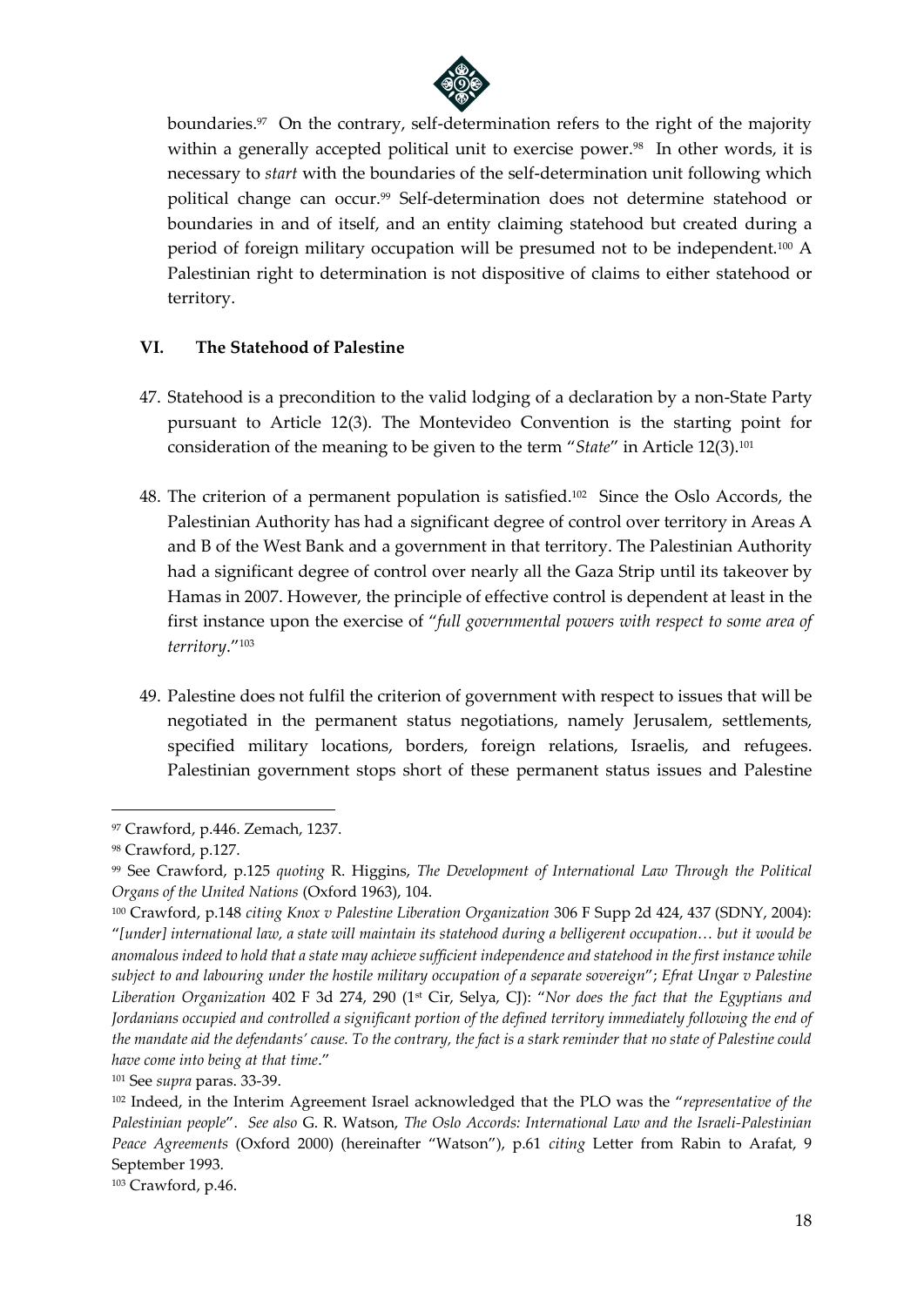

neither exercises authority with respect to them nor has an uncontested right or sovereign title to exercise such authority. Palestine's governmental powers are not, and never have been, plenary with respect to these issues. <sup>104</sup> This is material to the Court's ability (or lack thereof) to exercise jurisdiction with respect to territory – such as in Jerusalem or over settlements – which it cannot be said with a degree of certainty is Palestinian.<sup>105</sup> Palestine does not possess exclusive competence to govern in this territory. Objectively, it does not comprise the territory of a Palestinian State.

50. The PLO has a plausible claim on the fourth element of statehood, the capacity to engage in foreign relations. However, under the Oslo Accords, the PLO lacks the capability to carry out any of the actual objects of diplomatic relations, namely to regulate the terms of its trade with other States, to make its armed forces available to aid an ally, or to maintain and police its borders with neighbouring States.<sup>106</sup>

# **VII. The Oslo Accords and the limits of Palestinian self-determination pending a negotiated settlement**

- 51. The Oslo Accords recognise the PLO as the representative of the Palestinian people. 107 However, when the Declaration of Principles was signed in 1993, the PLO was not a State. <sup>108</sup> Since the Interim Agreement, the Palestinian Authority is closer to statehood but has not attained it. The PA is not a government in "*control*" of the territory which it claims as Palestinian. Although it exercises a range of governmental and quasigovernmental functions in the West Bank, so does Israel. Israel retains residual powers not exercised by Hamas and the PA, and the PLO has agreed that "*Israel shall continue to exercise powers and responsibilities not … transferred*" to the Palestinian Legislative Council.<sup>109</sup>
- 52. In Area C of the West Bank, Israel retains complete territorial jurisdiction, although the Interim Agreement did provide that the Palestinian Council would have "*functional jurisdiction*" but only over Palestinians (and in matters "*not related to*

<sup>104</sup> Interim Agreement, Art. XVII(l)(a).

<sup>105</sup> The "*essential point is that a process of negotiation towards identified and acceptable ends is still, however precariously, in place. That being so, it misrepresents the reality of the situation to claim that one party already has that for which it is striving.*" Crawford, p.446.

<sup>106</sup> Watson, p.63.

<sup>107</sup> Interim Agreement. See also Letter from Rabin to Arafat, 9 September 1993.

<sup>108</sup> The negotiations leading up to and the acceptance of Oslo by the Palestinian side demonstrates "*very clearly*" that these authorities did not maintain that Palestine already existed as a State prior to the Accords. Even if such a claim could be maintained as a matter of law, it was "*effectively withdrawn*" by the acceptance of the Oslo Accords. *See* The Article 12(3) Declaration of the Palestinian Authority, 307. <sup>109</sup> Interim Agreement, Art. 1(1). See Joel Singer, 'The West Bank and Gaza Strip: Phase Two', in Justice, December 1995, at 3 (arguing that Israel retains '*residual'* powers of government in the territories). R. Shehadeh, *From Occupation to Interim Accords: Israel and the Palestinian Territories* (Kluwer 1997) (hereinafter "Shehadeh"), 35 ('*all residual powers and responsibilities shall continue to be exercised by Israel*").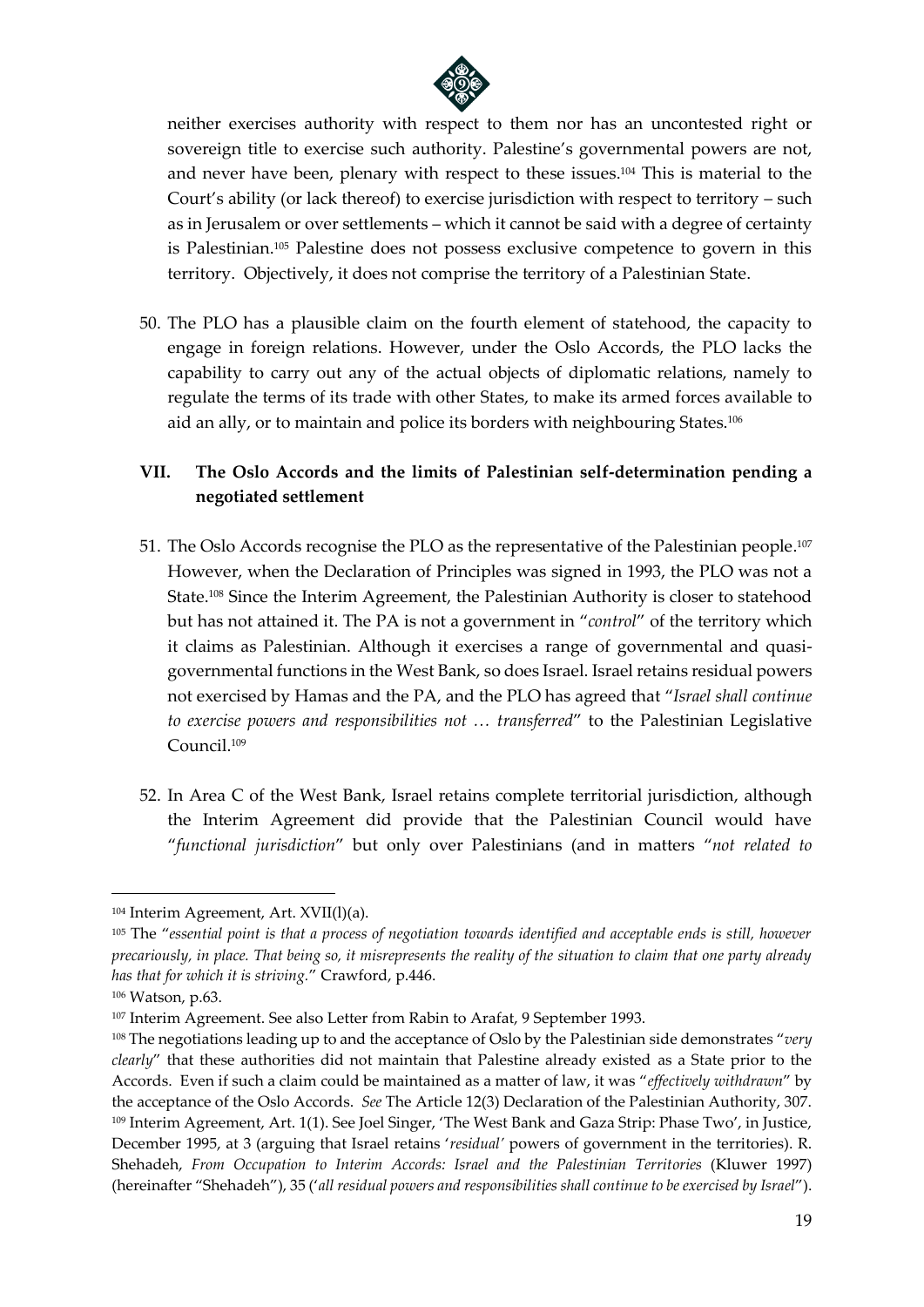

*territory*").<sup>110</sup> The PA has territorial jurisdiction over Areas A and B and some functional jurisdiction over Area C, <sup>111</sup> but permanent status issues (including the Israeli settlements in Area C) were specifically excluded from any functional jurisdiction transferred. <sup>112</sup> The Interim Agreement envisions that the jurisdiction of the Council would extend throughout the territory "*except for the issues*" to be negotiated in final status talks. This implies that not all of Area C – i.e. not all the West Bank – would be transferred to Palestinian control as part of the "*further redeployments*" contemplated by the Interim Agreement.<sup>113</sup> Palestinian jurisdiction over the disputed territory is not complete.

- 53. According to Article IV of the Interim Agreement, the "*jurisdiction of the Council will cover West Bank and Gaza Strip territory except for issues that will be negotiated in the permanent status negotiations*." The definite article is dropped from "*West Bank and Gaza Strip territory*" to indicate that what was meant is not the whole of the West Bank and the Gaza Strip.<sup>114</sup> Issues to be addressed in the permanent status negotiations include "*Jerusalem, refugees, settlements, security arrangements, borders, relations and cooperation with other neighbours and other issues of common interest*."<sup>115</sup> The Oslo Accords define the legal situation as between the parties until such time as a final agreed settlement has been concluded.<sup>116</sup>
- 54. Prior to the Oslo Accords, on 15 December 1988, the General Assembly in resolution 43/177 "*acknowledge[d] the proclamation of the State of Palestine by the Palestine National Council*". Yet in 1988, to an even greater extent than now, the PLO's authority failed to comply with the essential conditions of statehood.<sup>117</sup> The whole of the West Bank and Gaza territory was (factually) occupied by Israel which functioned as a government and claimed the right to do so until further agreement. The PLO never functioned as a government in the territory and lacked the means to do so.<sup>118</sup> Despite its Declaration of Independence, Palestine was not formally or actually independent.
- 55. Prior to late 1917, the territory was part of the Ottoman Empire. Following occupation by Britain, the territory was made subject to the Mandate for Palestine, which was

<sup>110</sup> Interim Agreement, Art. XVII(2)(a) and (d); *Id*., Annex III, Art. IV and Appendix I.

<sup>111</sup> Watson, p.244 *citing* Interim Agreement, Art. XVII(2)(a) and (d).

<sup>112</sup> Interim Agreement, Art. XVII(2)(d) and Annex III, Art. IV(3). Israelis were also excluded from any jurisdiction transferred  $(Art. XVII(1)(a)$  and  $(2)(c)$ ), which raises additional issues requiring separate consideration to the issues of territorial jurisdiction addressed in this communication.

<sup>113</sup> Watson, p.110.

<sup>114</sup> Shehadeh, p.20.

<sup>115</sup> Art V(3) of the Declaration of Principles on Interim Self-Government Arrangements (Oslo Accords), 13 September 1993.

<sup>116</sup> See *Legal Consequences of the Building of a Wall in Palestinian Territory, Advisory Opinion of 9 July 2004*, ICJ Reports (2004), at 136, 137.

<sup>117</sup> The Article 12(3) Declaration of the Palestinian Authority, 307.

<sup>118</sup> Crawford, p.437.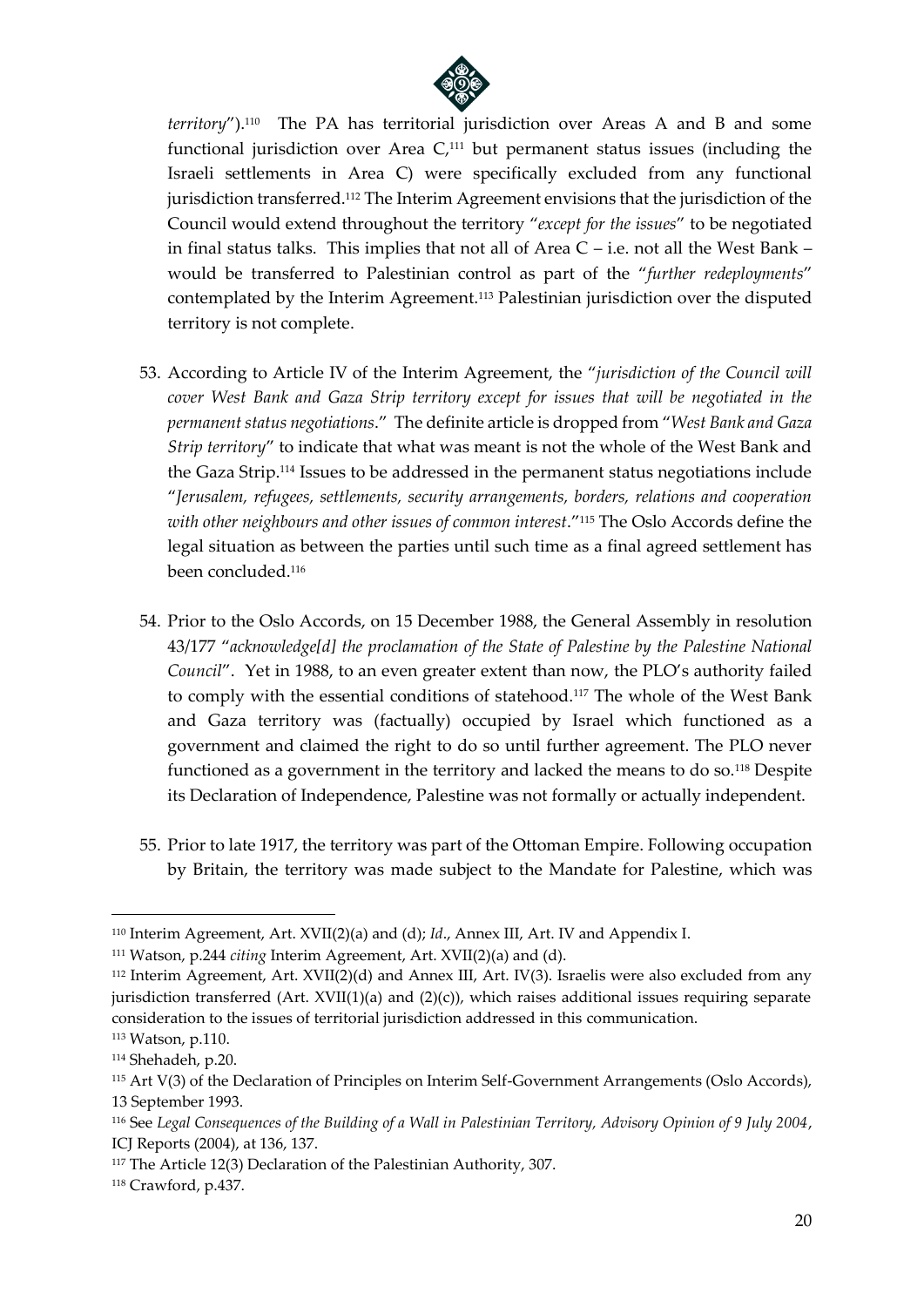

entrusted to Britain and came to an end in 1948, subject to the reservation of rights in Article 80 of the UN Charter. Neither in this period nor during the period from 1948 to 1993 did Palestine emerge as a State.

56. The argument that Palestine as a mandatory territory existed as a state from 1922 does not hold water.<sup>119</sup> As Professor Shaw notes, in no situation was a mandated territory regarded as a sovereign State prior to the termination of the mandate over the territory in question. No State which emerged from such territories or the succeeding trust territories traces the commencement of its legal independence as a State from the date of the establishment of the mandate.<sup>120</sup> The terms of the Palestinian Mandate (contemplating the establishment of the Jewish national home in Palestine) further preclude this argument. <sup>121</sup> Nor was it Israel that prevented the establishment of a Palestinian State in the West Bank and Gaza between 1949 and 1967. The Gaza Strip remained under Egyptian occupation and the West Bank was occupied and then annexed by Jordan.<sup>122</sup>

### **VIII. The indeterminacy of the Palestinian territorial claim**

- 57. Article 12(2)(a) requires that "*the State on the territory of which the conduct in question occurred*" be a Party to the Rome Statute. The scope of the Palestinian territorial claim in the Referral is, however, disputed in good faith by Israel. 123
- 58. The scope of Palestinian sovereign title to territory cannot be determined with certainty. As noted above, the Mandate contemplated a Jewish national home in Palestine.<sup>124</sup> Israel's Declaration of Independence made clear that the Jewish State

<sup>119</sup> The Article 12(3) Declaration of the Palestinian Authority, 306. *Contra* J. Quigley, *The Statehood of Palestine* (Cambridge 2010).

<sup>120</sup> The Article 12(3) Declaration of the Palestinian Authority, 306-307.

<sup>121</sup> League of Nations, Mandate for Palestine, December 1922, Preamble, Articles 2 and 4.

<sup>122</sup> See R. W. Ash, Is Palestine a "State"? A Response to Professor John Quigley's Article, "The Palestine Declaration the International Criminal Court: The Statehood Issue", 36 Rutgers Law Record (2009) 186, at 198-199. *Contra* V. Kattan, 'The False Premise Sustaining Israel's West Bank Claim – Part II', OPINIO JURIS, 8 April 2019 (hereinafter "Kattan") (arguing that there was a fusion of sovereignty, but begging immediate questions with respect to satisfaction of the criteria of government and independence as a result of Jordanian effective control).

<sup>123</sup> *See* e.g. E. Said, "The Morning After" in *20 Years Since Oslo: Palestinian Perspectives*, Heinrich Böll Stiftung (2013), p.18: By "*accepting that questions of land and sovereignty are being postponed until 'final Status negotiations', the Palestinians have in effect discounted their unilateral and internationally acknowledged claim to the West Bank and Gaza: these have now become 'disputed territories.' Thus with Palestinian assistance Israel has been awarded at least an equal claim to them*." A. Bell and E. Kontorovich, 'Palestine, Uti Possidetis Juris and the Borders of Israel', ARIZONA LAW REVIEW 58 (2016) 633-692; Zemach. *Cf* e.g. Pellet, 992-993. <sup>124</sup> The territory subject to the Mandate for Palestine extended east of the Jordan, encompassing what is now the territory of the Hashemite Kingdom of Jordan. In accordance with its Article 25, the application of most of its provisions, including those directed to establishing a Jewish national home, could be, and were, withheld in the area east of the River Jordan. This arguably implies that the Mandate's application could not be withheld in any of the area west of the Jordan (i.e. including what is now the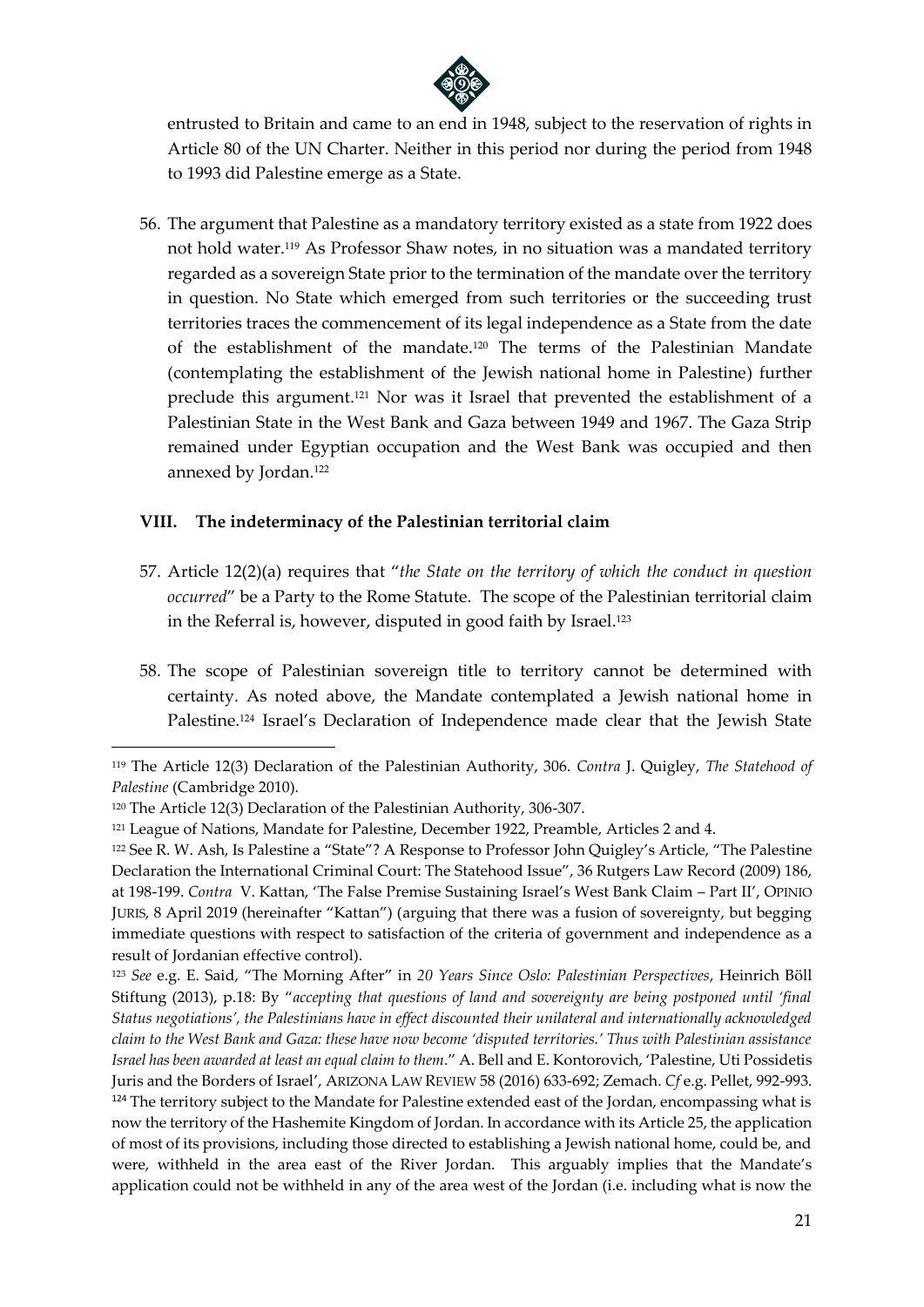

would be in *Eretz-Israel*, without fixing its territorial scope. 125 This was not unlawful. The 1947 General Assembly partition plan was not binding and did not determine the scope of any Palestinian sovereign title to territory. 126 When Israel declared independence, she was the only sovereign administrative unit in Palestine. 127 Professor O'Keefe notes that "*the Jewish population of the territory of the defunct Mandate was not prohibited by international law from seizing as much land as it could within its borders, in the same way that the Palestinian Arabs were at liberty to do*."<sup>128</sup>

- 59. In 1948, neither the Jewish nor the Arab community was constrained nor, at any time, was either group considered even capable of being constrained – by any rule of international law preventing it from claiming any territory within the confines of the former Mandate. Any territory within the frontiers of the Mandate was not protected by the prohibition on the use of interstate force under Article 2(4) of the UN Charter or under customary international law (such territory not belonging to a State upon its termination).<sup>129</sup> Israel's claim to a Jewish home in *Eretz Israel* was without territorial delimitation or demarcation and in 1948 Israel was not prohibited from asserting a claim to sovereignty throughout the territory of the former Mandate. Given that Israel's Declaration of Independence was made on 14 May 1948, <sup>130</sup> and independent government assumed immediately pursuant to the exercise of the Jewish people's right of self-determination, it is not correct to describe the establishment of the State of Israel as a situation of secession.<sup>131</sup> There was no Palestinian State to secede from.
- 60. The terms of the 1949 armistice agreements between Israel and Jordan and between Israel and Egypt expressly stated that the armistice ("Green") lines did not resolve the question of sovereignty over any part of the territory of the former Mandate.<sup>132</sup> Moreover, the PLO expressly disclaimed sovereignty over the West Bank and Gaza in

West Bank and Gaza Strip). *See* Memorandum by the British Representative presented to and approved by the Council League of Nations, 23 September 1922.

<sup>125</sup> Declaration of Establishment of State of Israel, 14 May 1948 (re-establishing a Jewish State *in* Eretz-Israel. Rather than asserting a territorial claim to the whole of *Eretz-Israel* Israel's Declaration of Independence states that the Jewish State was *in* Eretz-Israel and that the State of Israel would take steps to bring about the *economic* union of the whole of Eretz-Israel.)

<sup>126</sup> General Assembly resolution 181 (II) of 29 November 1947 "*was intended as no more than a recommendation*." Crawford, at 431. See also Zemach, 1211. *Contra* Kattan.

<sup>127</sup> A. Bell and E. Kontorovich, Palestine, Uti Possidetis Juris and the Borders of Israel, ARIZONA LAW REVIEW 58 (2016) 633-692, at 685. Crawford, p.425.

<sup>128</sup> R. O'Keefe, 'Israel/Palestine Sixty Years On' in T. Giegerich and A. Proelb (eds), *Trouble Spots in the Focus of International Law* (Berlin: Dunker-Humblot, 2010) 13, 18.

<sup>129</sup> *Id*., p.18-19. *And see Lotus.*

<sup>130</sup> Declaration of Establishment of State of Israel, 14 May 1948.

<sup>131</sup> *Cf* Crawford, p.421 *et seq.*

<sup>132</sup> See Hashemite Kingdom of Jordan and Israel: General Armistice Agreement, Isr.-Jordan, 3 April 1949, UN Doc S/1302 (hereinafter "Israel-Jordan Armistice Agreement"), Art. VI(9). Egypt and Israel: General Armistice Agreement, 24 February 1949, Art. V(2).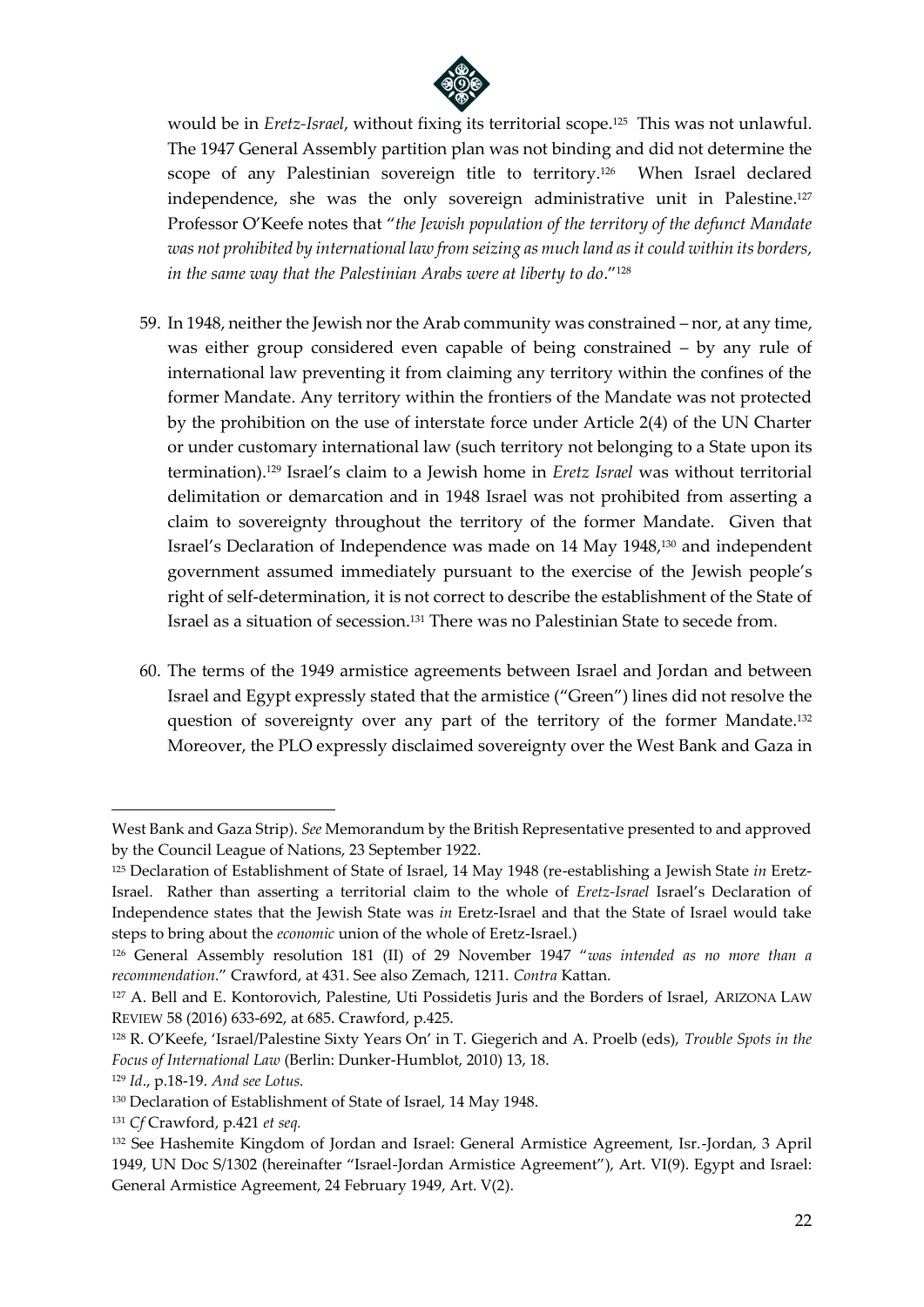

1964.<sup>133</sup> UN Security Council and General Assembly resolutions, in particular Security Council resolutions 242 and 338, have not determined a Palestinian sovereign title to territory, <sup>134</sup> and UN Security Council resolution 2334 and General Assembly resolution 67/19 do not answer the question of the scope of Palestinian sovereign territorial title. 135 Palestine's own 1988 Declaration of Independence was made after twenty years of Israeli effective control. 136

61. The question of sovereign legal title to the disputed territories is a matter that can only be resolved by agreement between the relevant parties, including Israel. The Oslo Accords did not resolve the territorial dispute.<sup>137</sup> Indeed, in the Oslo Accords, Israel and the PLO specifically reserved their rights, claims and positions regarding, *inter alia*, borders pending the outcome of the permanent status negotiations.<sup>138</sup> The factual (or legal) status of the territory as occupied (or not occupied) is not material to the question of sovereign legal title. As noted above, occupation produces title neither for

<sup>133</sup> Palestinian National Charter of 1964, Article 24: "*This Organization does not exercise any territorial sovereignty over the West Bank in the Hashemite Kingdom of Jordan, on the Gaza Strip or in the Himmah Area. Its activities will be on the national popular level in the liberational, organizational, political and financial fields*." *Contra* Kattan (claiming that "*when Israel occupied East Jerusalem, the West Bank, and the Gaza Strip, in June 1967, there was already a governmental organization that claimed title to these territories: the Palestinian National Council, which had established the PLO in East Jerusalem in May 1964*.")

<sup>134</sup> On the contrary, UN Security Council resolution 242 (1967) does not stipulate withdrawal from "*all of the territories*" Israel captured in the Six-Day War but "*territories*" (English) or "*des territoires*" (French). <sup>135</sup> See *Status of Palestine in the United Nations*, UN Doc. A/67/L.28, 12 November 2012, 2. UN Security Council Resolution 2334 (made under Chapter VI) expressly urged intensification and acceleration of international and regional diplomatic efforts and support aimed at achieving a just and lasting peace on the basis of *inter alia* the Quartet Roadmap and the principle of land for peace. *See also* E. Kontorovich, "Israel/Palestine – The ICC's Uncharted Territory", JICJ 11 (2013), 979-999 (hereinafter "Kontorovich"), 987: "*One might say that the mere recognition of Palestine as a state presumes it having some borders. But this presumes that the Assembly's recognition was based on the objective, Montevideo Convention definition of statehood, instead of a constitutive, normative theory. In the latter context, no satisfaction of Montevideo criteria can be assumed from the vote*."

<sup>&</sup>lt;sup>136</sup> Letter dated 18 November 1988 from the Permanent Representative of Jordan to the United Nations addressed to the Secretary-General, 18 November 1988, A/43/827, S/20278, Annex III (Declaration of Independence) ("*The Palestine National Council hereby declares, in the Name of God and on behalf of the Palestinian Arab people, the establishment of the State of Palestine in the land of Palestine with its capital at Jerusalem*"). Political Communiqué and Declaration of Independence by Palestinian National Council, 15 Nov. 1988, 27 I.L.M. 1660 (1988). *See also* Watson, p.62.

<sup>137</sup> Crawford, at 443 (observing that "*the agreements are remarkably unforthcoming on issues of status, no doubt because of fundamental disagreements between the parties*").

<sup>138</sup> Interim Agreement, Art. XXXI.6: "*Nothing in this Agreement shall prejudice or pre-empt the outcome of the negotiations on the permanent status to be conducted pursuant to the DOP. Neither Party shall be deemed, by virtue of having entered into this Agreement, to have renounced or waived any of its existing rights, claims or positions*." *See also* J. Stone, *Of Law and Nations* (London 1974), p.79 and 90-95. The Interim Agreement reflects a position whereby the parties have expressly regulated facts in a negative manner which would preclude judicial determination of borders pending a political settlement. A further communication in this series will explore the legal effect of the Oslo Accords on the operation of ICC jurisdiction in more detail.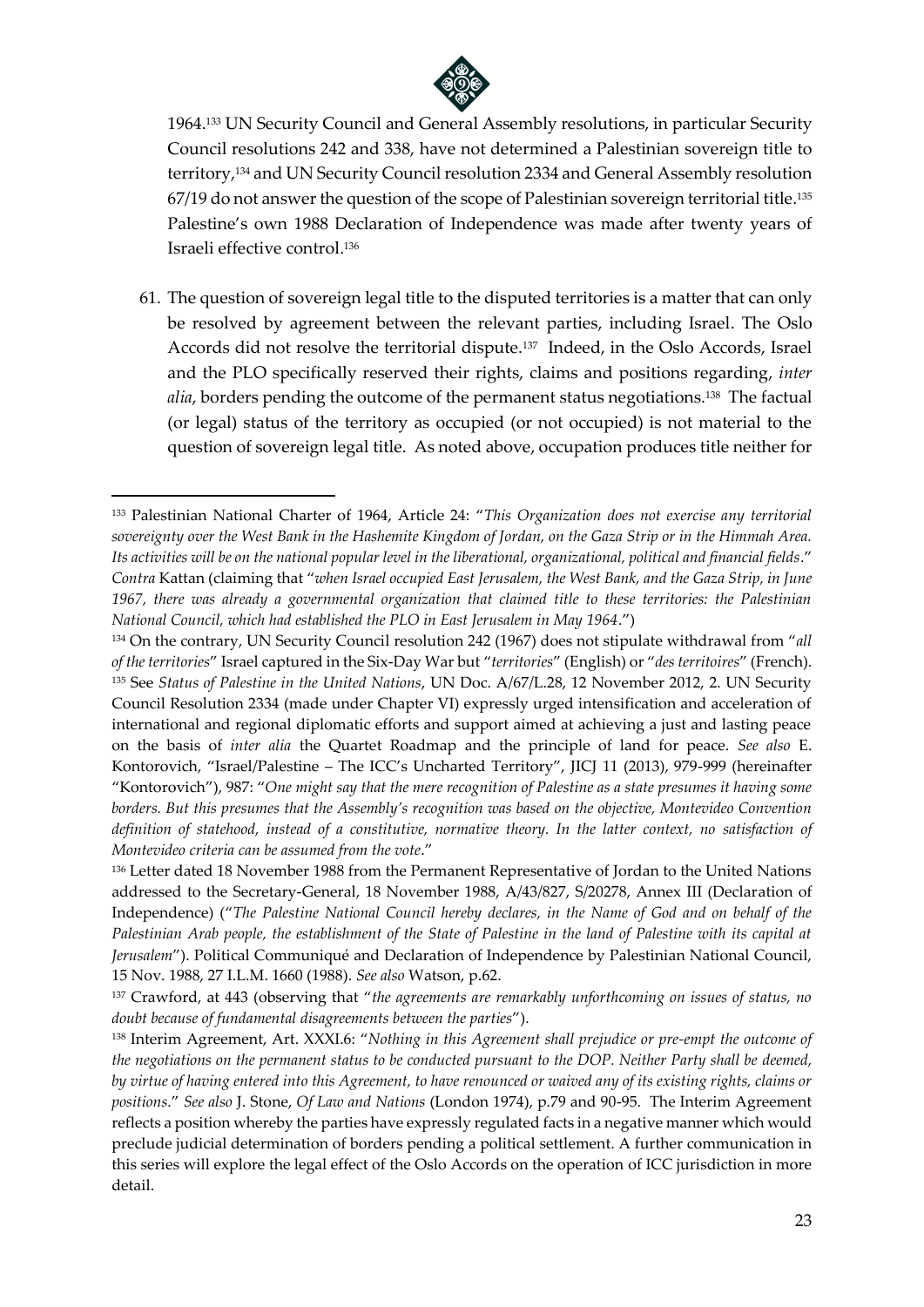

an occupant nor for any other party.<sup>139</sup> The relevant parties agree that questions of borders need to be resolved in peace process negotiations.<sup>140</sup>

### **IX. Immediate effect on the exercise of jurisdiction**

- a. *Risk of exercise of exorbitant jurisdiction*
- 62. The exercise of ICC jurisdiction would necessarily require the OTP to demarcate a border for jurisdictional purposes.<sup>141</sup> Politically, this will place the Prosecutor into the midst of one of the world's most flammable disputes.<sup>142</sup> Legally, the indeterminacy of Palestinian sovereign legal title presents a fundamental and immutable jurisdictional obstacle with respect to (for example) a potential settlements case where the Prosecutor will be required to be satisfied that preconditions to the exercise of jurisdiction pursuant to Article 12(2)(a) and/or Article 12(3) have been met prior to any exercise of jurisdiction.
- 63. The scope and extent of Palestinian sovereign legal title is disputed such that the typology of alleged settlements related activities described in the OTP's December 2018 Report on Preliminary Examinations cannot be said to have occurred on Palestinian territory with any degree of certainty.<sup>143</sup> If it is territory over which Israel maintains a legitimate but disputed claim, the OTP should tread with caution so as to avoid interference in the internal affairs of a non-State Party absent a Security Council mandate.
- 64. In order lawfully to exercise jurisdiction in a potential case concerning a non-State Party (i.e. Israeli) national in the Situation, for example in any potential settlements case, the Court and its organs must have the degree of certainty that the territory on which alleged criminal conduct occurred is Palestinian territory. To proceed otherwise would be an exorbitant exercise of jurisdiction (i.e. *ultra vires* the Rome Statute as well as a potential violation of Israeli sovereignty). If the scope of any Palestinian sovereign legal title to territory cannot be established with certainty, Article 12's preconditions will not be satisfied on each occasion that the Court exercises jurisdiction with respect to conduct occurring in such territory in a potential case.
- 65. Different potential cases may call for a different analysis. Conduct allegedly occurring in the Gaza Strip may require separate consideration from conduct allegedly occurring in the West Bank. Conduct allegedly occurring in East Jerusalem may require a

<sup>139</sup> Zemach, 1216. Crawford, p.34.

<sup>140</sup> Interim Agreement, Art. XXXI(5).

<sup>141</sup> The Article 12(3) Declaration of the Palestinian Authority, 317.

<sup>142</sup> *See* D. Luban, "Palestine and the ICC – Some Legal Questions", Just Security, 2 January 2015.

<sup>&</sup>lt;sup>143</sup> Unlike with admissibility challenges, circumstances relating to the Court's jurisdiction are not generally susceptible to change. Hall, Nsereko and Ventura, mn-18. *See also* n.30.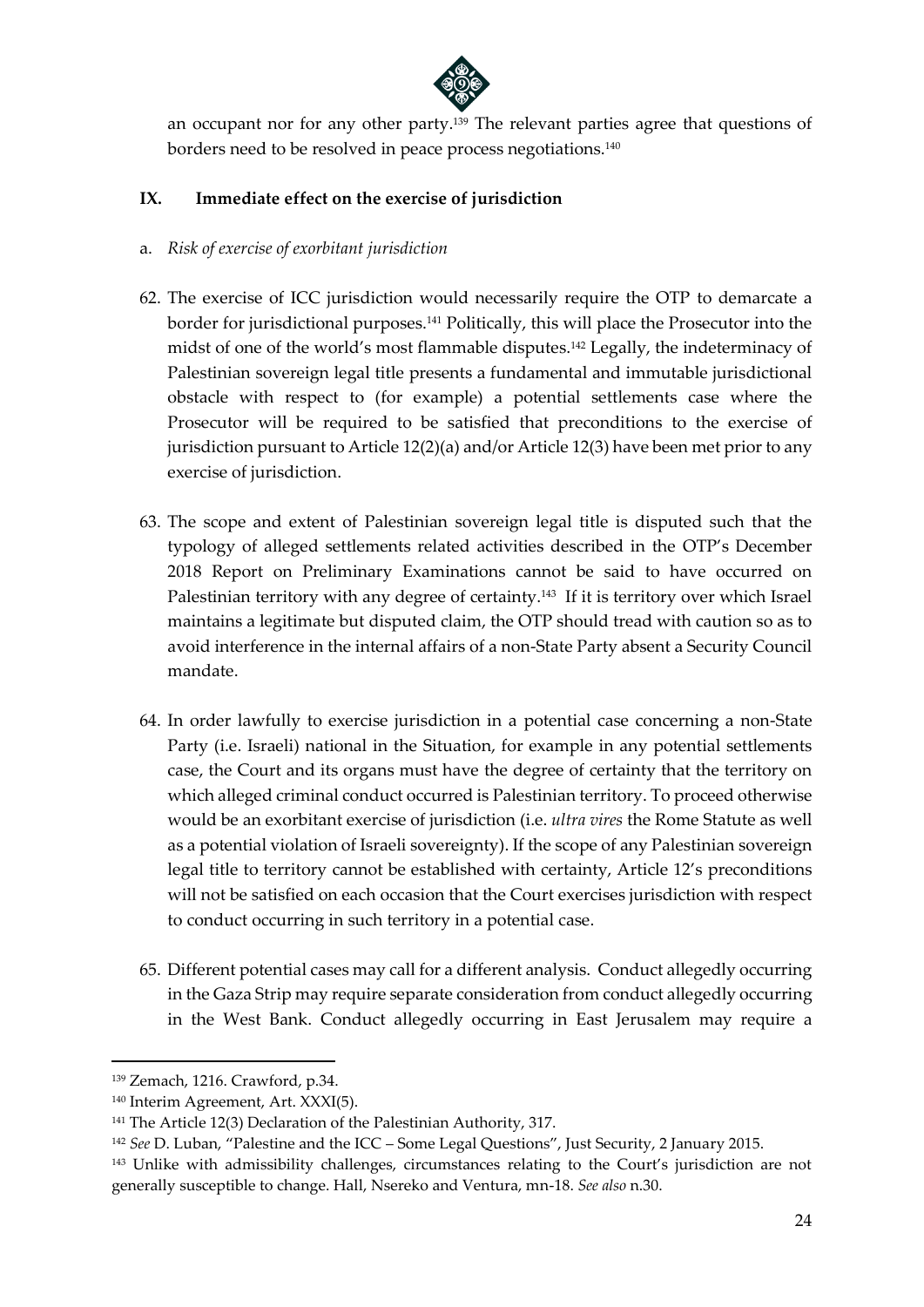

different analysis again.<sup>144</sup> However, if the Court were unlawfully to exercise jurisdiction in the Situation through any *ultra vires* action, it would render the ICC liable to retorsion and countermeasures resulting from the breach of the principle of non-intervention, and render the Court a violator of the rules based international order. It would legitimise the critique that the ICC is a "renegade" court exercising an exorbitant jurisdiction. It would also confer on Palestine a capacity to delegate an extraterritorial criminal jurisdiction which it otherwise would not possess, which in turn serves to demonstrate in part the political value served by the PLO's instrumentalisation of the ICC in its efforts to win independence for the Palestinian people. 145

- b. *The principle of effectiveness*
- 66. A determination that conduct contemplated by the Referral falls outwith preconditions for the exercise of jurisdiction enumerated by Article 12(2) and the conduct contemplated by the Declaration falls outwith Article 12(3) would not operate to create a "*zone of impunity*" in the territory concerned.<sup>146</sup> Firstly, the Security Council could refer the situation to the Court pursuant to Article 13(b) of the Rome Statute. Secondly, Israel's military justice and High Court of Justice, possess and exercise jurisdiction.<sup>147</sup>
- 67. Indeed, the indeterminate scope of Palestinian sovereign legal title to territory will itself create a further problem of *effectiveness* - in terms of ensuring the performance of criminal justice – should the Court exercise jurisdiction without lawful satisfaction of Article 12's statutory preconditions. Recalling the matrix of relationships described at the outset, States Parties who have not recognised Palestine as a State (and, *a fortiori*, have not recognised its sovereignty over the territory it claims) would, if the Court exercises jurisdiction over conduct committed in that territory, *prima facie* be obliged to cooperate with the Court with respect to a territory which cannot with any degree of certainty be said to belong to a State Party of the ICC.<sup>148</sup> This matrix is a recipe for

<sup>144</sup> *See* Kontorovich, 993-999.

<sup>145</sup> *See*, further, Marc Schack, 'Going to The Hague' as Coercive Leverage: The Palestinian ICC Policy during the 2014 Operation Protective Edge, *Journal of International Criminal Justice*, Volume 15, Issue 2, May 2017, Pages 319–342.

<sup>146</sup> *Cf.* Pellet, 995.

<sup>147</sup> *See* S. Kay QC and J. Kern, Article 15 Communication: The principle of complementarity and the preliminary examination of a potential settlements case: A Response to the OTP's Report on Preliminary Examination Activities 2018, 1 March 2019.

<sup>&</sup>lt;sup>148</sup> The UK, for example, reportedly conditioned an affirmative vote on Palestine's UN non-member observer status on a promise that the Palestinians would not use their new status as a route to the ICC. *See* Kontorovich, 980 *citing* M. Nichols, 'Palestinians Say no Rush to Join International Court after UN Vote,' Reuters, 27 November 2012; C. McGreal, "Palestinians Warn: Back UN Statehood Bid or Risk Boosting Hamas," The Guardian, 27 November 2012. See also I. Black, "Britain Ready to Back Palestinian Statehood at UN," The Guardian, 27 November 2012; C. McGreal, "International Criminal Court is a lever for Palestinians on Israeli settlements," The Guardian, 15 December 2012